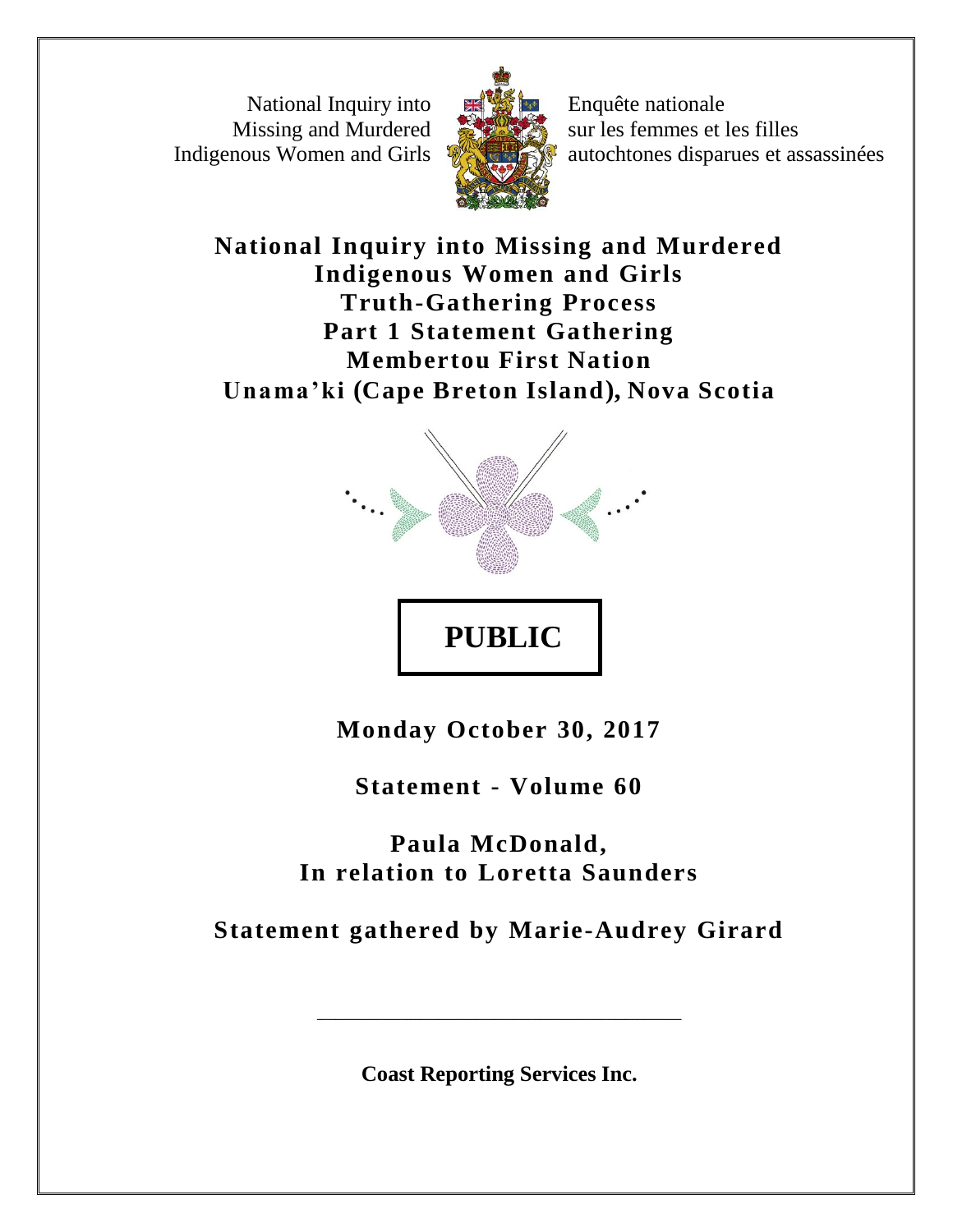#### **TABLE OF CONTENTS**

| Statement Volume 60<br><b>October 30, 2017</b><br>Witness: Paula McDonald              | <b>PAGE</b> |
|----------------------------------------------------------------------------------------|-------------|
|                                                                                        |             |
|                                                                                        |             |
| Statement gatherer: Marie-Audrey Girard<br>Documents submitted with testimony:<br>None |             |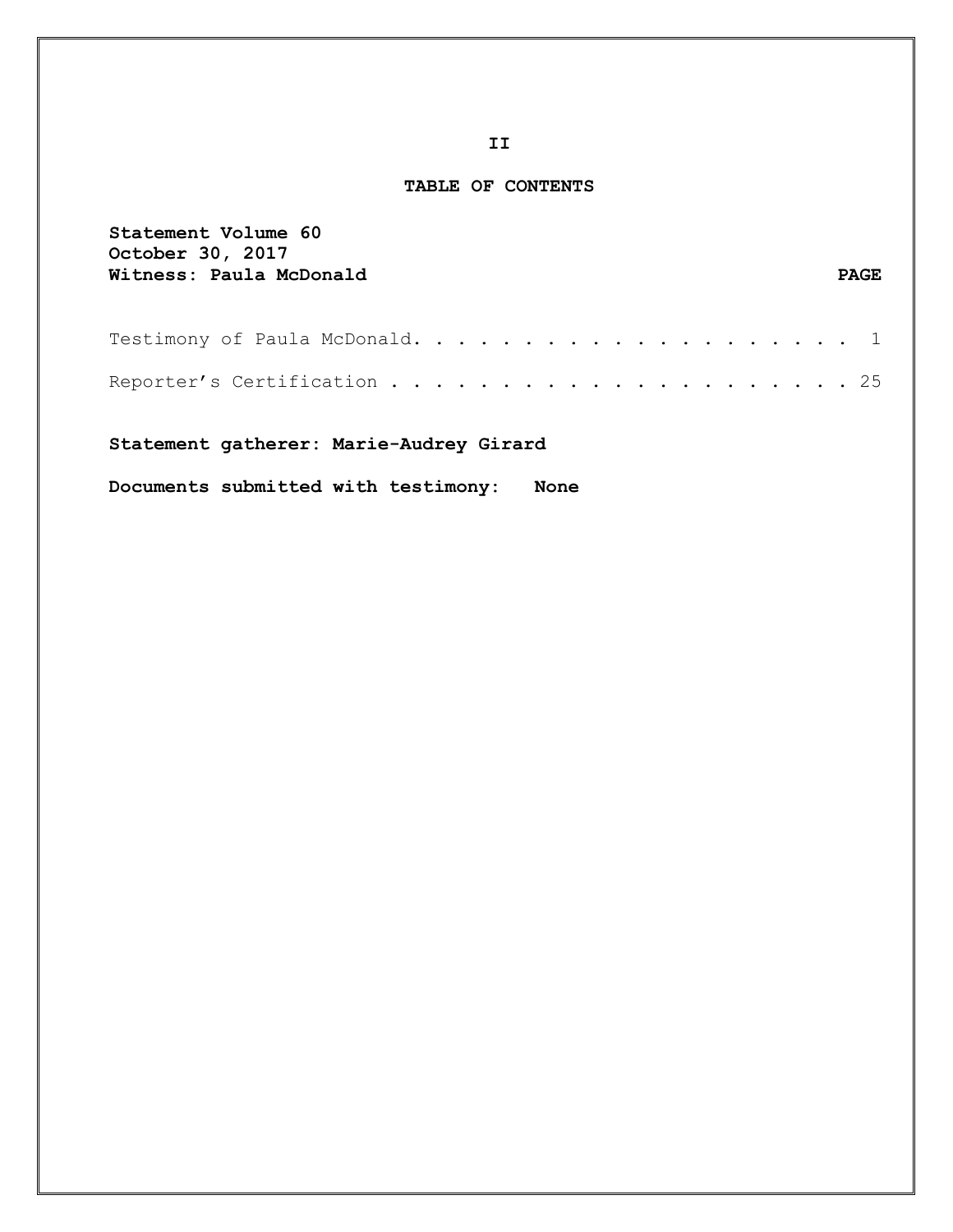**Statement – Public 1 Paula MacDonald Loretta Saunders**

| $\mathbf 1$    | (October 30th, 2017, 7:10 p.m.)                              |
|----------------|--------------------------------------------------------------|
| 2              | MARIE-AUDREY GIRARD: This is Marie-Audrey Girard with the    |
| 3              | National Inquiry. We are in Membertou. This is               |
| 4              | Monday, October 30th and I am in the room with?              |
| 5              | PAULA MACDONALD: Paula McDonald.                             |
| 6              | $[K.S.]: [K.S.]$ .                                           |
| 7              | MARIE-AUDREY GIRARD: Thank you so much for being with us     |
| 8              | tonight. It is 7:10 p.m. and we are starting the             |
| $\overline{9}$ | interview.                                                   |
| 10             | So, again, thank you very much for being with                |
| 11             | us tonight. And then as I said at the beginning,             |
| 12             | we would like to know what -- my first question              |
| 13             | will be what would you like the Commission and the           |
| 14             | Commissioners to know, what story you would like             |
| 15             | to share with us.                                            |
| 16             | PAULA MACDONALD: I have a few different stories I would like |
| 17             | to share. The first would be about my                        |
| 18             | sister-in-law, Loretta Saunders. I am Loretta Saunder's      |
| 19             | brother's ex-wife. And I was one of the people on            |
| 20             | scene searching for Loretta when she went missing.           |
| 21             | And I want to add to what Delilah said in her                |
| 22             | testimony earlier about the way the reporting                |
| 23             | happened. In the beginning Loretta was reported as           |
| 24             | being a white woman from Saint John's and the                |
| 25             | media were all over that. Um, and it seemed like             |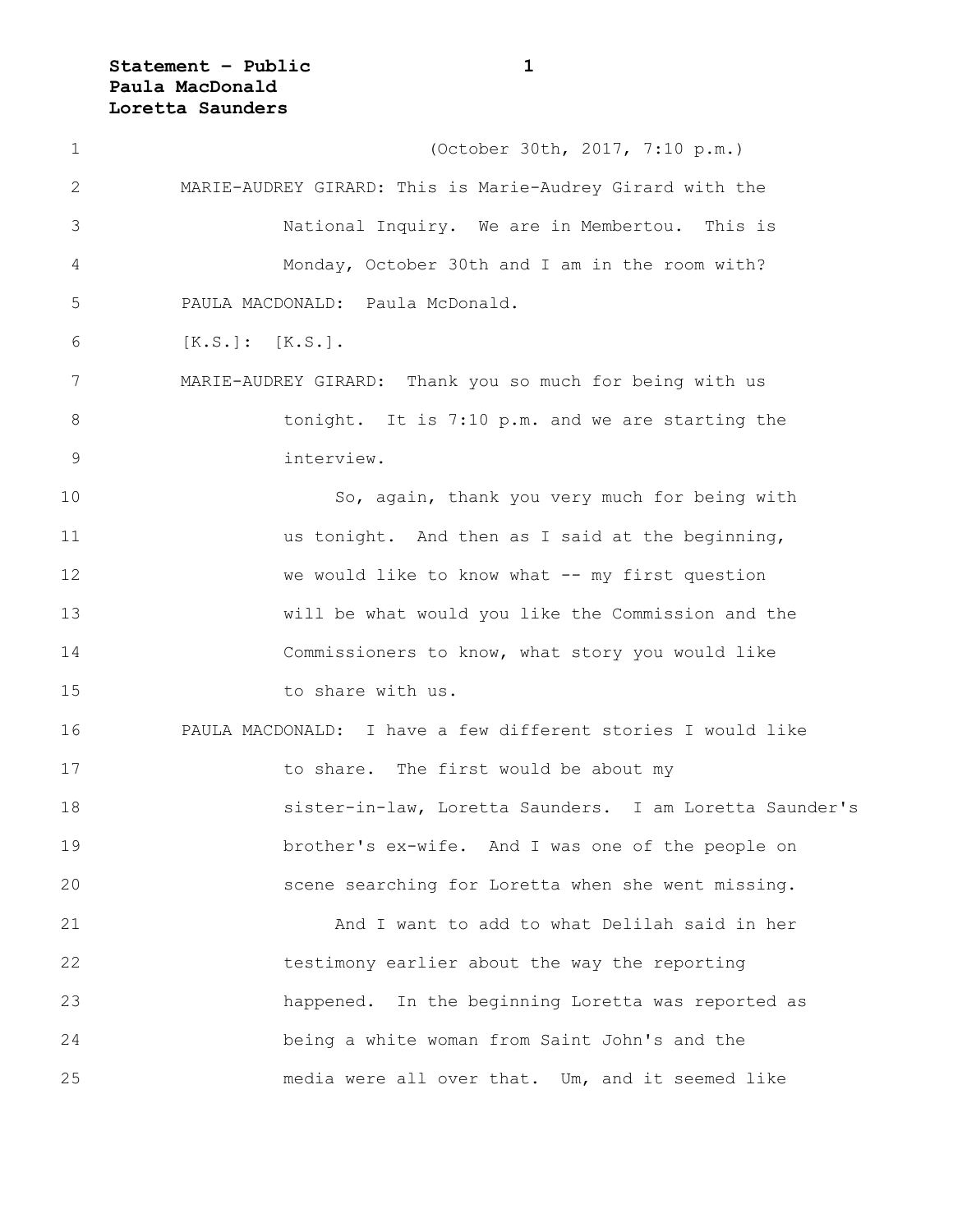### **Statement – Public 2 Paula MacDonald Loretta Saunders**

1 the more people learned about Loretta and the more 2 it came out, you know, about her history and the 3 fact that she was an Inuk woman and from Labrador 4 rather than -- you know Goose Bay, Labrador rather 5 than Saint John's, Newfoundland I noticed the 6 changes in the help we got. Not so much -- you 7 know, we still had lots of support, but we had 8 **and 1** less community support, um, and less media 9 coverage and it didn't seem to be as important 10 when people realized that she wasn't white. I 11 noticed that for one. And I don't understand 12 that. Like I don't understand. 13 I remember us talking about it and planning 14 **14 like how we were going to release the news,** 15 because we -- we tried in the beginning like not 16 to let anyone know because we were afraid she 17 would get lost or slip between the cracks because 18 we thought we wouldn't have any help, because, you 19 know, her family was -- had gone through so much 20 discrimination and stuff. 21 Um, sorry, I forgot where I was going with 22 this for a second. 23 MARIE-AUDREY GIRARD: That's okay. 24 PAULA MACDONALD: Also, I wanted to add to what the family

25 mentioned earlier about the way things were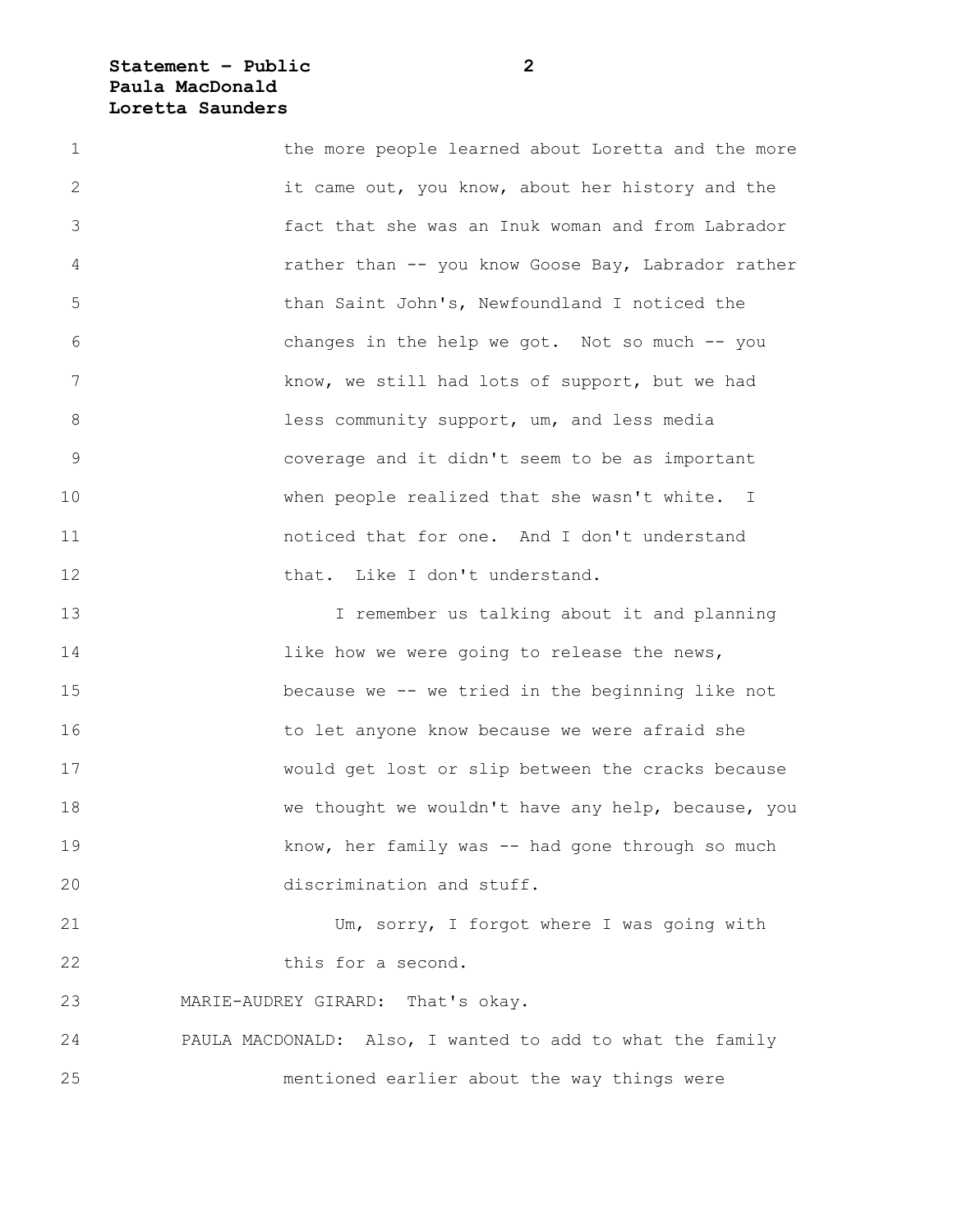# **Statement – Public 3 Paula MacDonald Loretta Saunders**

| $\mathbf 1$  | released to us as a family. Um, I experienced the           |
|--------------|-------------------------------------------------------------|
| $\mathbf{2}$ | same thing Miriam experienced with talking to               |
| 3            | police officers. Um, I -- it seemed to get a lot            |
| 4            | more difficult to get a hold of someone or to find          |
| 5            | someone willing to talk once it was released that           |
| 6            | Loretta was Inuk. Um, oh, goodness, I am forgetting         |
| 7            | again. Sorry.                                               |
| 8            | MARIE-AUDREY GIRARD: It's all right. Yeah. And if you       |
| $\mathsf 9$  | want, I can jump in and maybe ask some questions            |
| 10           | and $--$                                                    |
| 11           | PAULA MACDONALD: I was about to say something and I am      |
| 12           | forgetting it. Oh, my goodness I can't believe.             |
| 13           | KARINA SMILEY: It is okay. Just take some deep breaths.     |
| 14           | PAULA MACDONALD: I think when I talk about Loretta and her  |
| 15           | being missing it brings me right back to looking            |
| 16           | for her. And that's extremely difficult.                    |
| 17           | I remember being on the New Brunswick Highway               |
| 18           | and that day we felt exceptionally well.<br>We              |
| 19           | thought it was going to be the day, myself and              |
| 20           | [Ex-Husband] and [Ex-Brother-in-Law] it was going to be the |
| 21           | day we were going to find her. We were driving up the       |
| 22           | highway and we saw all these inukshuks in various           |
| 23           | We were convinced that somebody had Loretta<br>spots.       |
| 24           | and she was managing to get them to pull over long          |
| 25           | enough just so she could run up that mountain and           |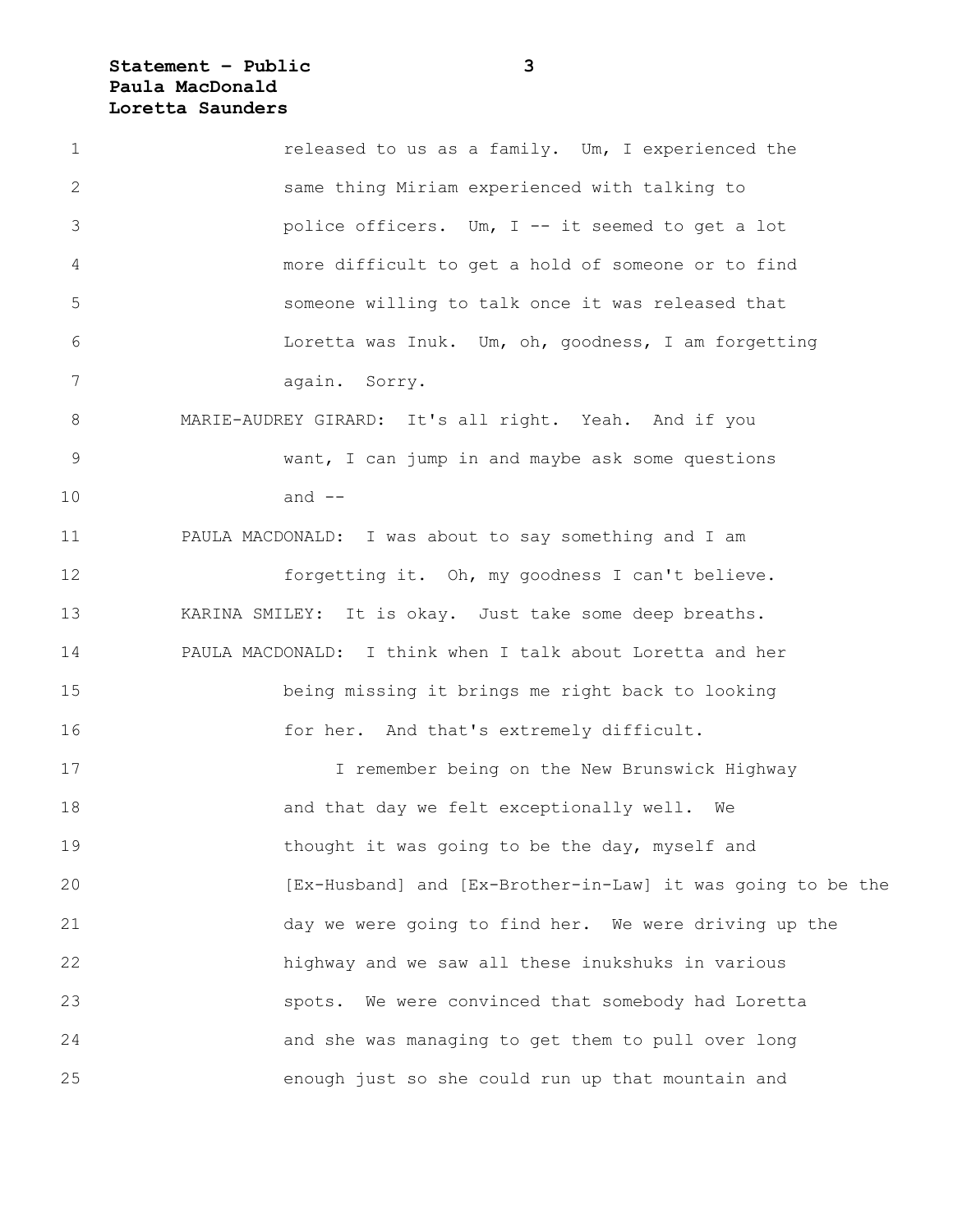#### **Statement – Public 4 Paula MacDonald Loretta Saunders**

1 build an inukshuk just to let her know -- to let 2 us know we were on the right track. And I am not 3 sure why we thought that, but those inukshuks kept 4 the hope in our minds and kept us searching and 5 kept us looking.

6 And that last day that we searched we were 7 **19 iust headed to the New Brunswick Highway, that was** 8 our next -- our next thing we were going to check 9 was -- was the sides of the road on the highway. 10 And I can't remember if it was [Ex-Husband] or his 11 brother, but one of them needed to stop for a pack 12 of cigarettes and we were going to revamp and, you 13 know, give ourselves a minute before we took the 14 next journey. And we stopped in the store and 15 [Ex-Husband] was going through his phone and he saw 16 something on his phone about a body being found. 17 And before he had the words completely out of his 18 mouth we were heard it on the radio that a body 19 Was found and that they were -- and that 20 it -- you know, it was Loretta. And, um, it -- um, 21 it nearly destroyed my ex-husband.

22 Um, and myself and [Ex-Husband] have a very shady 23 past. You know, our marriage wasn't a good 24 marriage. You know, he was once an abusive man. 25 I won't talk about details of him or what happened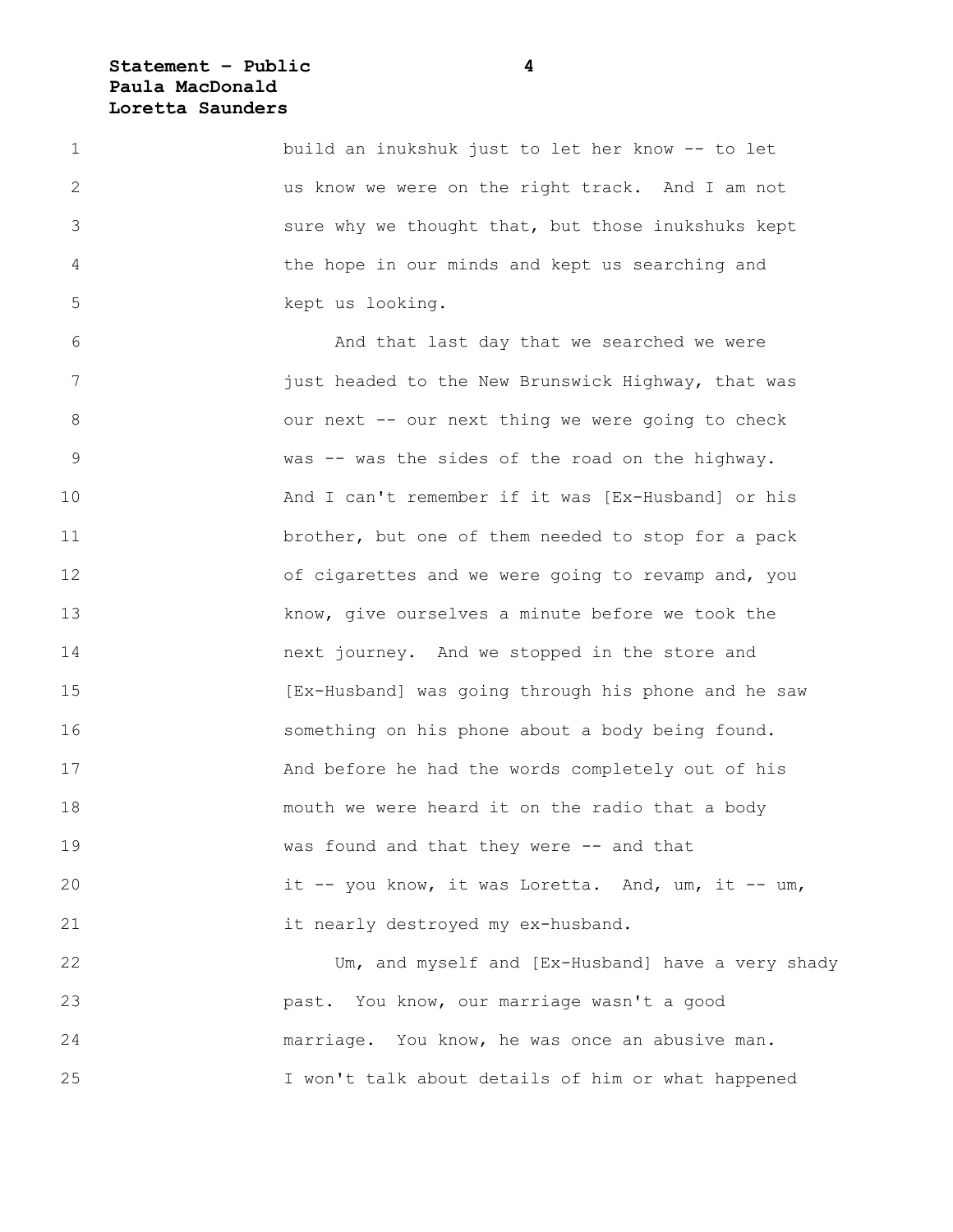### **Statement – Public 5 Paula MacDonald Loretta Saunders**

1 in our marriage, because I truly believe he is no 2 longer that man. And I don't think it is fair of 3 me to talk about things that -- that describe a 4 person that he isn't anymore.

5 But at that time I saw him and his brother 6 fall apart and I think I had -- [Ex-Brother-in-Law] 7 actually fell to his knees and -- I don't know, but I 8 **108** lost a piece of myself on that highway and -- that I 9 don't think I would ever get back. And after that 10 it was, you know, just going straight back to the 11 hotel and -- and we had to -- we had to call our 12 children. And we knew it was released on the news 13 it was only a matter of time before it was going 14 to be on Facebook. And I had to tell my daughter 15 and my son over the phone that their aunt was 16 murdered and that never should have happened. It 17 never should have been released, the family should 18 have known. And I don't understand how.

19 It near destroyed my daughter. She hasn't 20 been able to go in to a public place since any of 21 this happened. She is -- slowly she is doing well 22 now, thank god. But we have been -- myself and 23 her have been through three years -- almost three 24 years of counselling now. And we do equine 25 therapy, which I want to commend Nova Scotia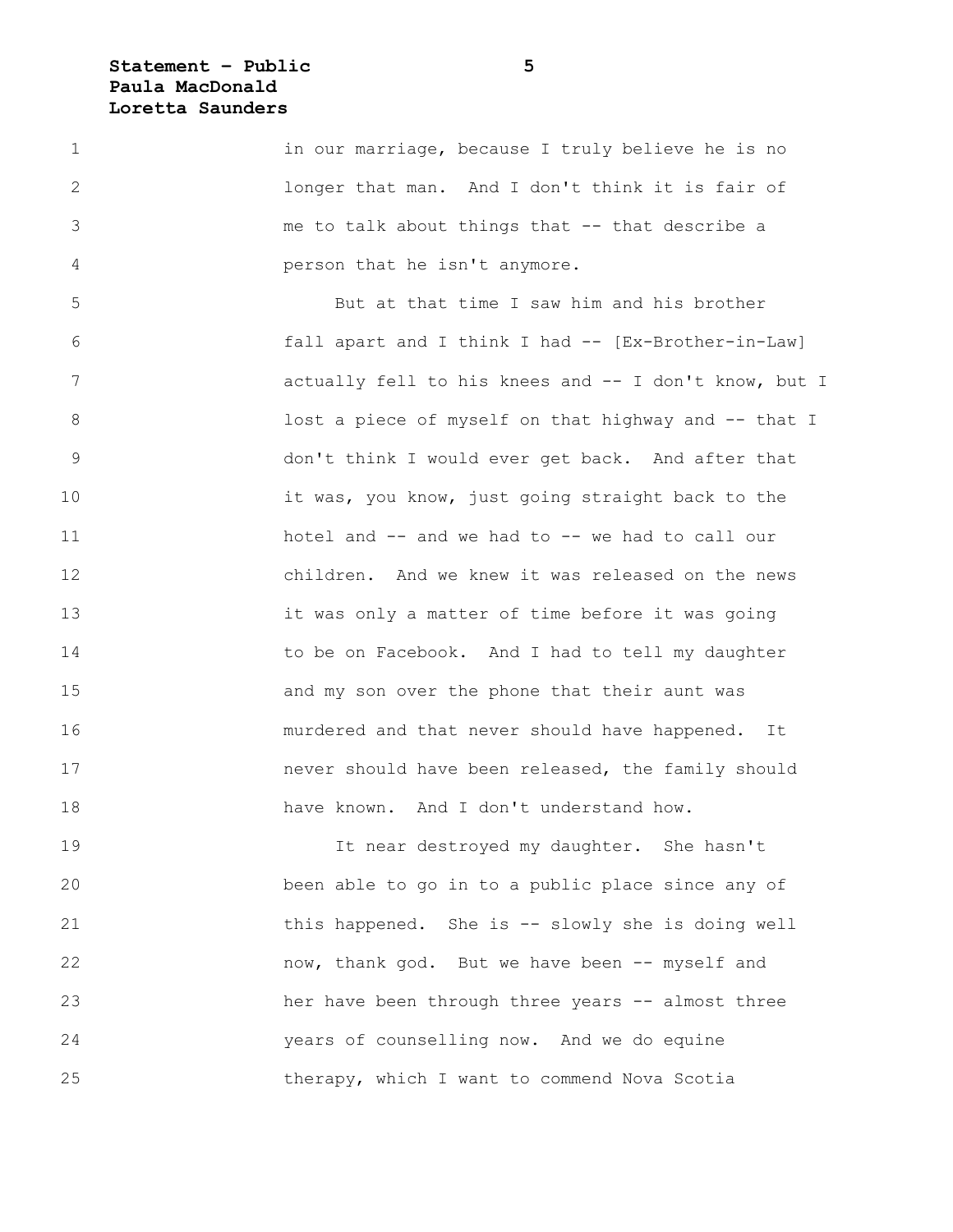# **Statement – Public 6 Paula MacDonald Loretta Saunders**

| $\mathbf 1$   | Victim Services for, because Newfoundland                     |
|---------------|---------------------------------------------------------------|
| 2             | completely turned their back on me and wanted to              |
| 3             | stick me on a two-year waiting list as well as my             |
| 4             | daughter. But --                                              |
| 5             | MARIE-AUDREY GIRARD: And how old is your daughter?            |
| 6             | PAULA MACDONALD: But [Victim Services Worker] of Nova Scotia  |
| 7             | has been very -- extremely helpful and I want                 |
| $8\,$         | to -- I do want to say that my experience with                |
| $\mathcal{G}$ | victim services is unlike the rest of the family,             |
| 10            | because once I got the right contact in Nova                  |
| 11            | Scotia we did get the help. And not only did we               |
| 12            | get a private counsellor, but you know once our               |
| 13            | counsellor wrote a letter they agreed to give                 |
| 14            | equine therapy. So we were able to have non --                |
| 15            | you know, non-traditional counselling --                      |
| 16            | MARIE-AUDREY GIRARD: M'hm.                                    |
| 17            | PAULA MACDONALD: -- and horse therapy which is just something |
| 18            | myself and [Daughter] connect to more anyway, because         |
| 19            | animals are kind of our thing. Um,                            |
| 20            | MARIE-AUDREY GIRARD: And how old is your daughter? Sorry.     |
| 21            | PAULA MACDONALD: She is now 21 years old.                     |
| 22            | MARIE-AUDREY GIRARD: Twenty-one. So she was 18 years old      |
| 23            | when $--$                                                     |
| 24            | PAULA MACDONALD: She was in her last year of high school, 17. |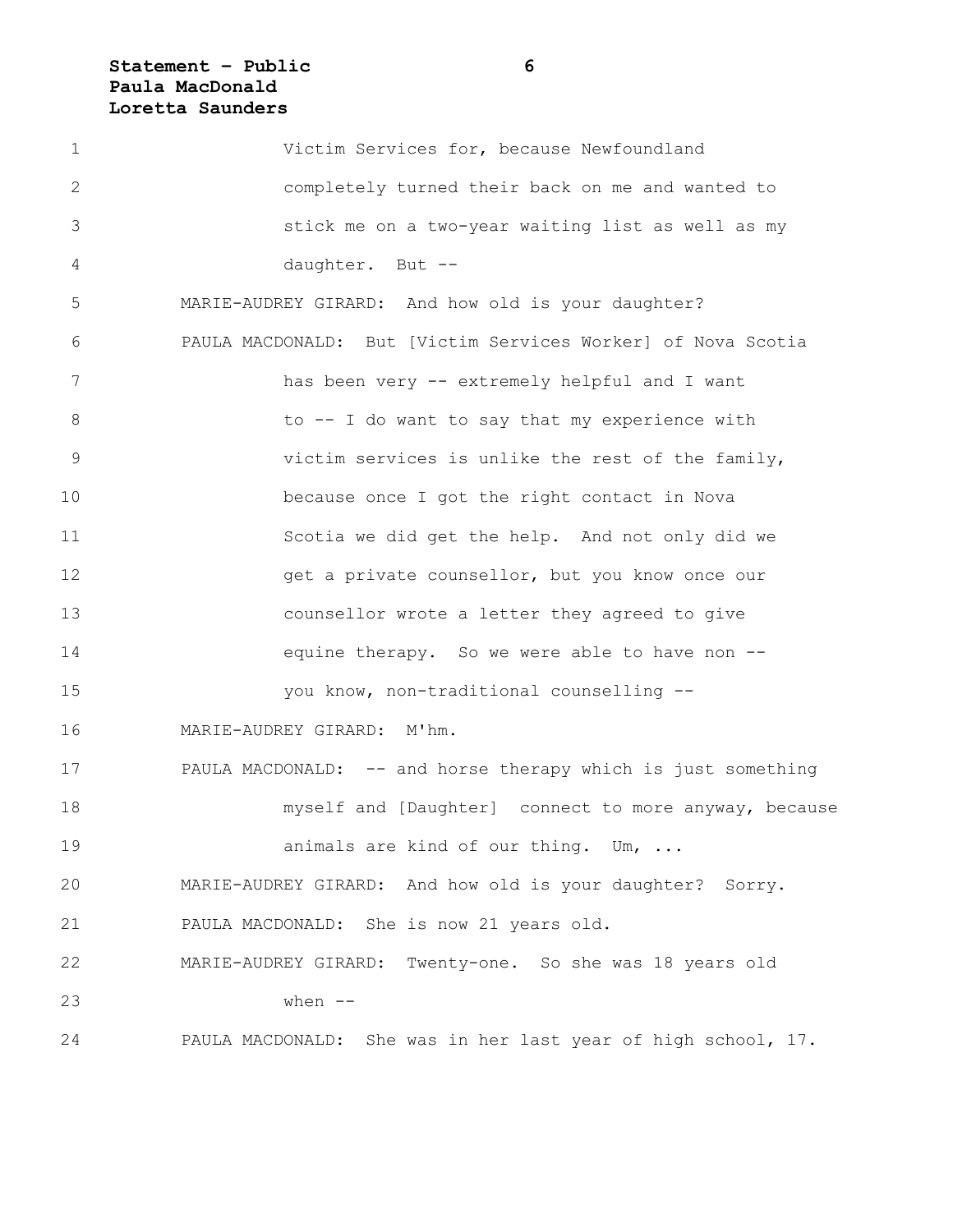# **Statement – Public 7 Paula MacDonald Loretta Saunders**

| $\mathbf 1$   | MARIE-AUDREY GIRARD: Seventeen years old.                         |
|---------------|-------------------------------------------------------------------|
| 2             | She was 17 when Loretta was killed and my son<br>PAULA MACDONALD: |
| 3             | was 14. Yes, he had just turned 14.                               |
| 4             | Um, I don't think it is acceptable the                            |
| 5             | families hear about things like this on the news                  |
| 6             | or on the radio or on Facebook. I don't think it                  |
| 7             | is acceptable the way the legal system handles                    |
| $8\,$         | things, the way the police handle things.<br>The                  |
| $\mathcal{G}$ | family should be the first people called. There                   |
| 10            | should be nothing released to the media until the                 |
| 11            | family knows what happened.                                       |
| 12            | I mean, recently a woman went missing in                          |
| 13            | Newfoundland and it wasn't that way for her. Her                  |
| 14            | family knew before it was released, because she is                |
| 15            | not Aboriginal.                                                   |
| 16            | And me being someone that, you know, is $-$ -                     |
| 17            | although I have recently discovered I have                        |
| 18            | Indigenous ancestry I am -- both sides of my                      |
| 19            | family I still grew up with a white privileged                    |
| 20            | life, you know, 100 percent. So I experienced the                 |
| 21            | difference between having that white privileged                   |
| 22            | life and coming back after Loretta was found, after               |
| 23            | having my face plastered on the news now all of a                 |
| 24            | sudden people see me as maybe she is Aboriginal.                  |
| 25            | MARIE-AUDREY GIRARD: M'hm.                                        |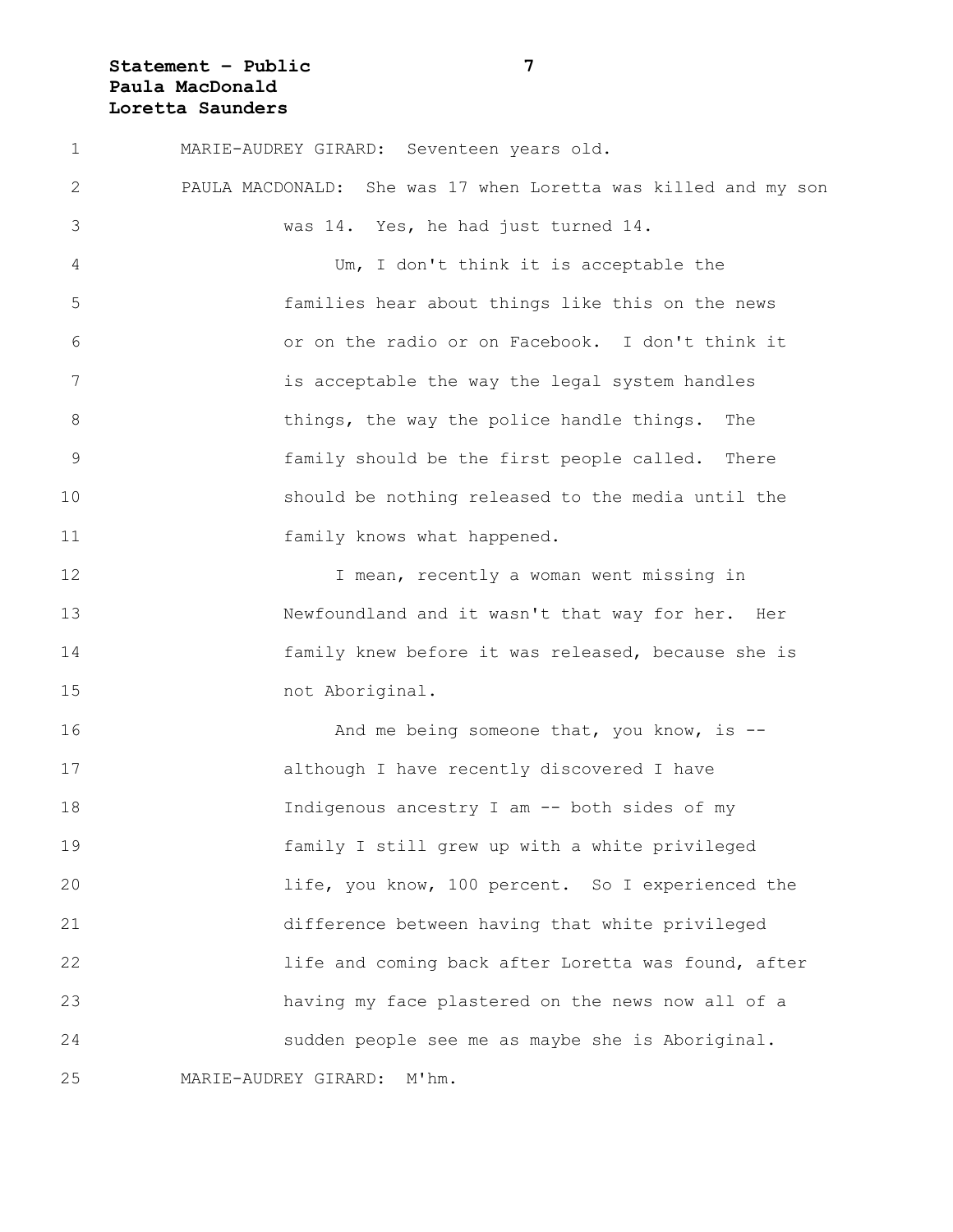## **Statement – Public 8 Paula MacDonald Loretta Saunders**

| $\mathbf 1$    | PAULA MACDONALD: And I noticed a difference in how I was |
|----------------|----------------------------------------------------------|
| $\mathbf{2}$   | treated in my own community where I was born and         |
| 3              | raised. You know, many, many people have walked          |
| 4              | out of my life just because I stand by this              |
| 5              | inquiry or just because I stand by Indigenous            |
| 6              | rights. And why? I am still the same person I            |
| 7              | was 20 years ago. But if they knew 20 years ago          |
| $\,8\,$        | who I was they wouldn't have been in my life I           |
| $\overline{9}$ | quess.                                                   |
| 10             | MARIE-AUDREY GIRARD: So when --                          |
| 11             | PAULA MACDONALD: When I came back from Nova Scotia after |
| 12             | Loretta was killed I met my boyfriend at the time, I     |
| 13             | met him and my mother at the airport. It was only        |
| 14             | a matter of couple of days, you know, before he          |
| 15             | started complaining about the news and what he was       |
| 16             | seeing on the news and what he was reading on the        |
| 17             | news. And his favorite words became Indian bitch         |
| 18             | and Indian whore. And that's what he used to             |
| 19             | describe me the minute he saw there was Indigenous       |
| 20             | ancestry.                                                |
| 21             | And one night he was making negative                     |
| 22             | comments. I can't remember the exact context of          |

23 his negative comments, but he was talking about 24 the Indigenous people and saying a lot of terrible 25 things about them. And it was really hurtful to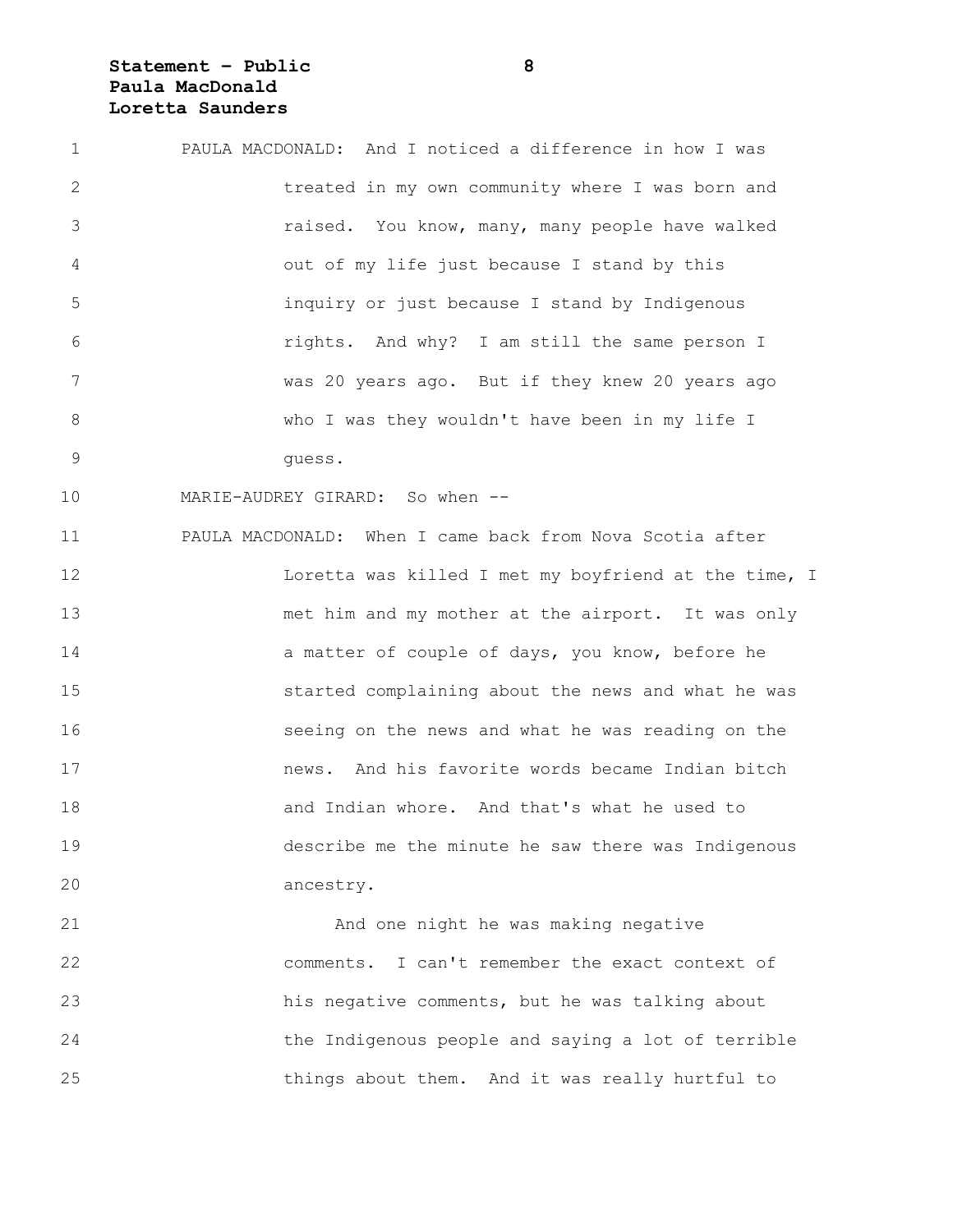**Statement – Public 9 Paula MacDonald Loretta Saunders**

1 me and I couldn't handle hearing him say that and 2 I was defending it and asking him to stop. And 3 for asking him to stop I got beat in the head with 4 a golf club and thrown on the floor and then he 5 stomped on my chest. And then threw my clothes 6 out the door and told me to go back to the other 7 Indian bitches if I love them that much.

8 And, you know, my mom -- my own mother came 9 to collect me off his step and even she wasn't a 10 hundred percent sure that I didn't do something 11 wrong, because I guess my mental health was fading 12 at the time in a sense because of what happened 13 and because of the trauma. And I didn't -- I 14 didn't report that he had -- he did anything like 15 that. It hadn't been the first time. I have been 16 abused by 14 different people in my life 17 actually.

18 **And the only one that changed, the only one** 19 that made any changes at all is [Ex-Husband]. And the 20 only reason that happened is because he had a 21 swarm of support from Indigenous communities, you 22 know. He had a wrap around support. He had 23 counselling, he had healing circles, he had 24 smudging bud. Nobody else that entered my life 25 had any of that. And, um, I forget where I am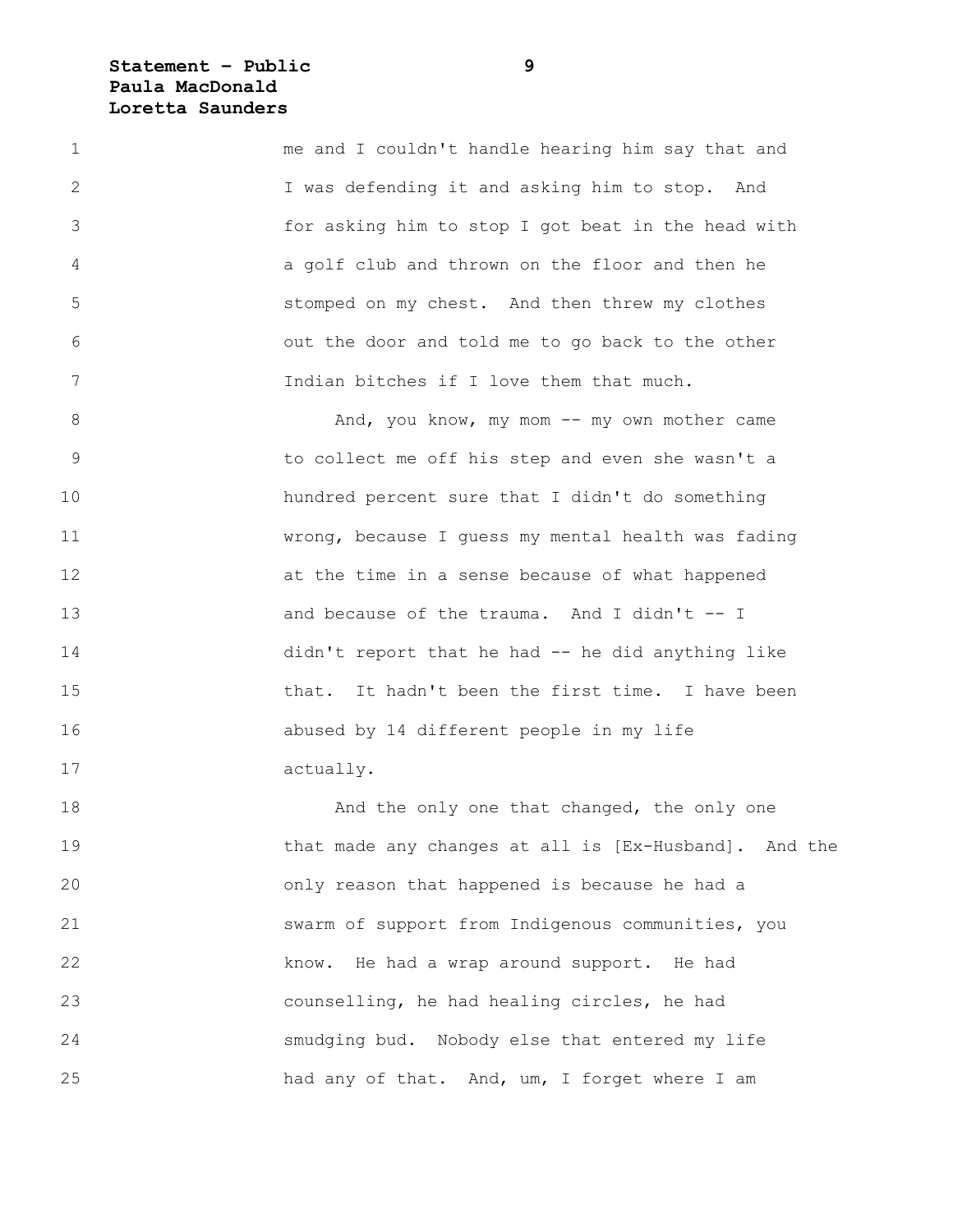**Statement – Public 10 Paula MacDonald Loretta Saunders**

1 going back. 2 If, um, if those support -- supportive 3 services were provided to us in our marriage it 4 wouldn't have failed, it would have had the help 5 we needed. But instead of help and support we 6 had -- I don't know -- I believe I had one 7 counsellor that flirted with me. I had another 8 one who did drugs with my ex-husband. I guess it 9 wasn't -- it wasn't taken seriously. It wasn't 10 seen as a problem. It was always, what are you 11 doing now to get him going, Paula? It was never, 12 you know, let's punish him or let's heal you. It 13 was never about that. 14 MARIE-AUDREY GIRARD: And can you tell us more a little bit 15 about the investigation, Loretta's investigation, 16 the police investigation? It is my understanding 17 that you were doing your own investigation, but 18 the police as well was doing it at the same time. 19 PAULA MACDONALD: Yeah. 20 MARIE-AUDREY GIRARD: So if you could describe a little bit 21 about the police investigation in this case. I 22 know you talk a little bit about it, but if you 23 have more details about it. 24 PAULA MACDONALD: I felt like we were lied to. I was told by 25 a police officer that they didn't see the need for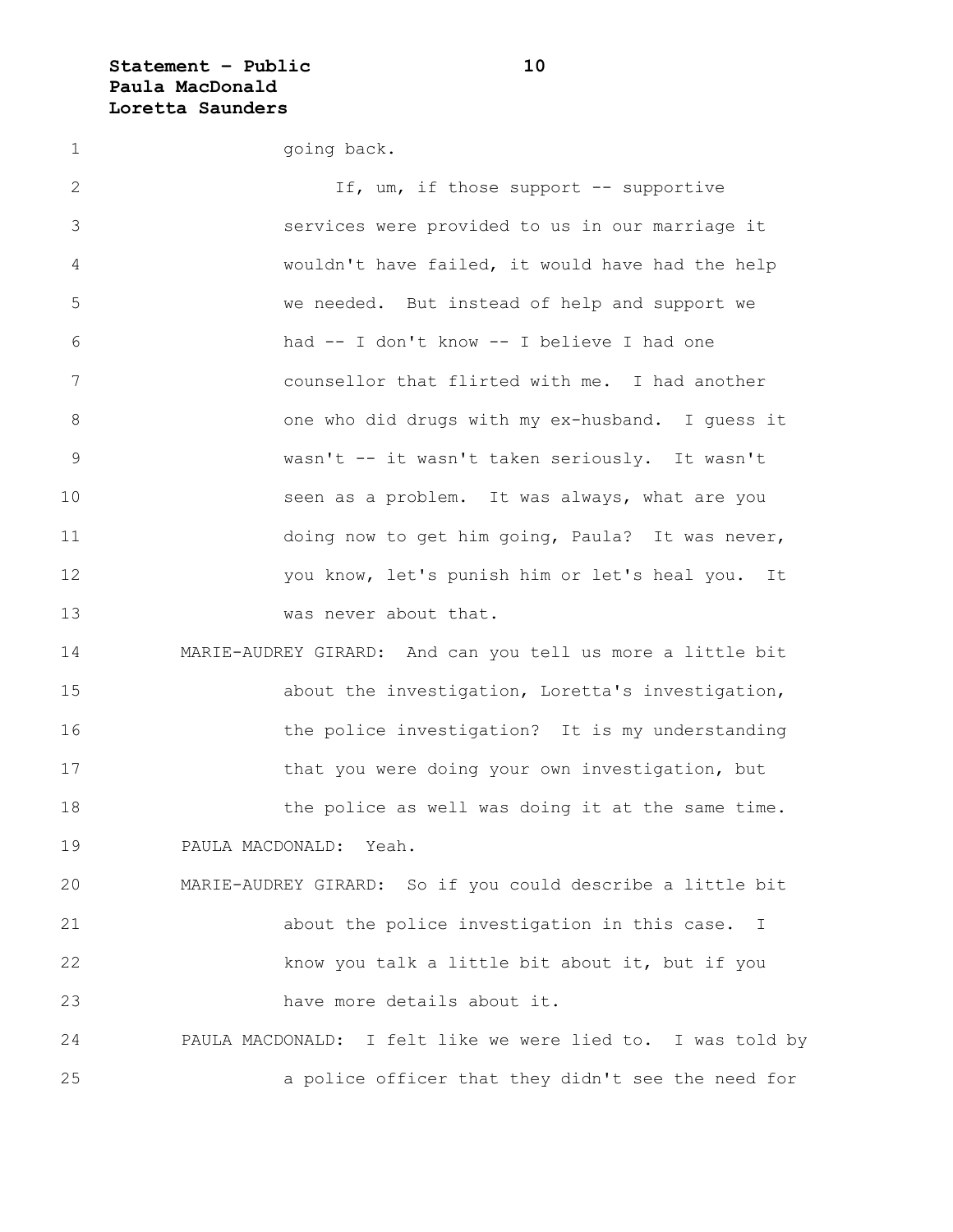**Statement – Public 11 Paula MacDonald Loretta Saunders**

1 a ground search at this time. And when he told me 2 he didn't see the need for a ground search at this 3 time, I took that as she not dead, they have no 4 evidence that she is dead. She is alive, we are 5 still looking for her alive. And that gave me the 6 hope that I needed to keep searching, but at the 7 same time they had already looked through her 8 apartment. They knew already. How could they let 9 us believe that we could find her? How could they 10 put us through all those days of looking for her 11 when they already knew she was dead? They had to 12 knew. They at least knew she was hurt. 13 MARIE-AUDREY GIRARD: And what did they found exactly? I 14 know many of the information that was disclosed 15 today, but I will still be asking them because -- 16 PAULA MACDONALD: I don't know what they found, but I -- they 17 had to find something. And she was ... It was a 18 struggle involved in her death, you know. They 19 tried to smother her with a couple of plastic bags 20 that failed. And if there was that big of a 21 struggle -- their skin was under her fingernails. 22 She had taken chunks out of the girl's face. 23 There had to be some kind of evidence. Her head 24 was smashed. There had to be blood in the 25 apartment. I know there was blood in the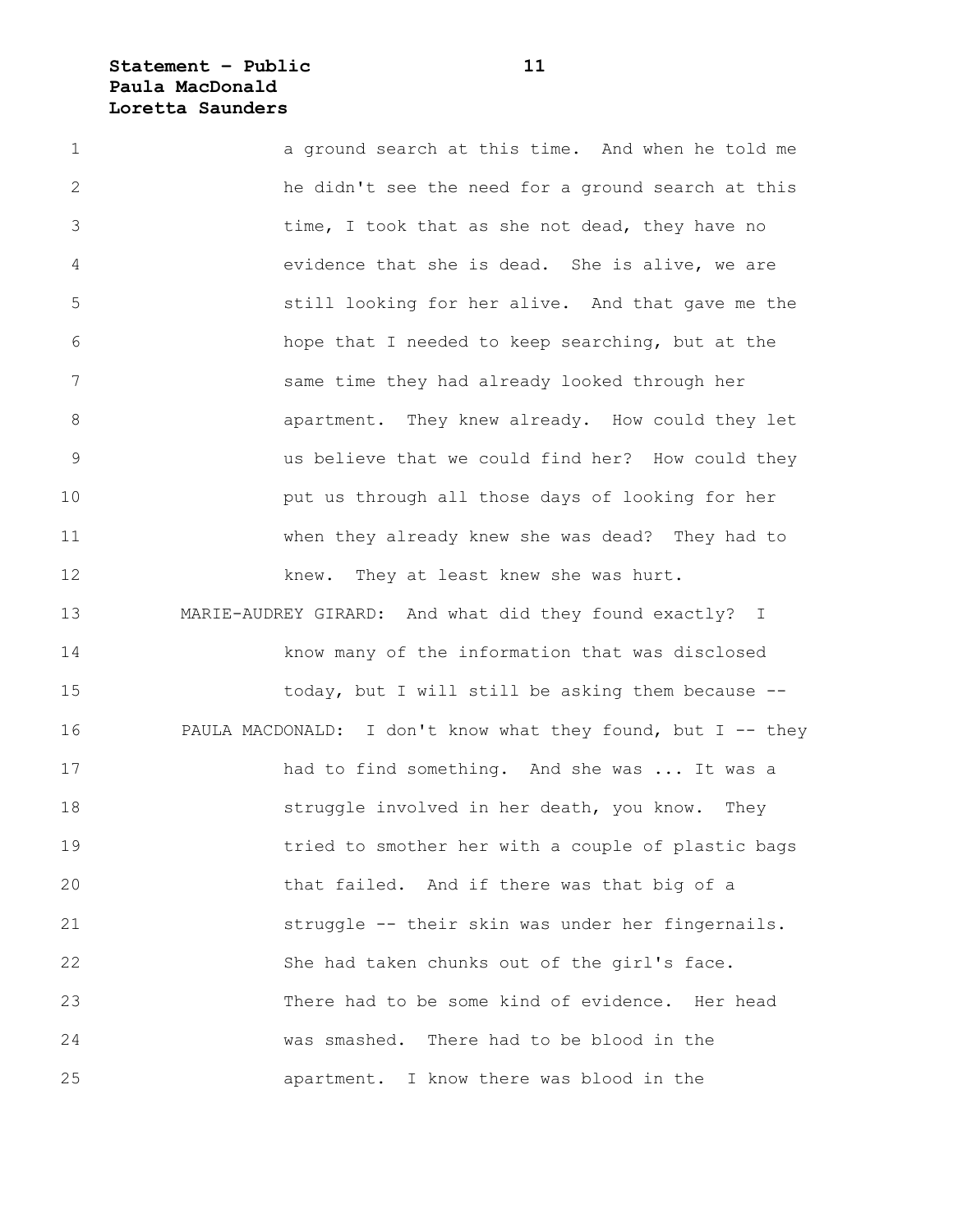# **Statement – Public 12 Paula MacDonald Loretta Saunders**

| 1              | apartment, because family members cleaned it               |
|----------------|------------------------------------------------------------|
| 2              | afterwards. So the police knew that, they knew             |
| 3              | all that and they didn't tell us.                          |
| 4              | MARIE-AUDREY GIRARD: So you --                             |
| 5              | PAULA MACDONALD: How can they be so cruel? Like myself and |
| 6              | [Ex-Husband] and his brother went to the building where    |
| 7              | Loretta lived and we pried the manhole in the back         |
| 8              | of the parking lot opened and, um, looked, looked          |
| $\overline{9}$ | in there for her. We walked -- walked through              |
| 10             | woods, we climbed in to dumpsters. I mean, who             |
| 11             | should ever have to do that? All we knew is what           |
| 12             | she was wearing when she went missing. And we              |
| 13             | found coats that we thought were hers in the               |
| 14             | woods, we found boots that we thought were hers.           |
| 15             | We found evidence of people hurt that we thought           |
| 16             | was about her. We found a broken rail by her               |
| 17             | apartment that we thought, okay, she had a                 |
| 18             | struggle out here, maybe she fell, maybe something         |
| 19             | happened to her. And there was no need of us to            |
| 20             | have to go through any of that.                            |
| 21             | MARIE-AUDREY GIRARD:<br>M'hm.                              |
| 22             | PAULA MACDONALD: All those days of searching, all those    |
| 23             | climbing in to garbage cans and looking in to              |
| 24             | manholes none of that had to happen. They could            |
|                |                                                            |

25 have saved Loretta's family all that pain by telling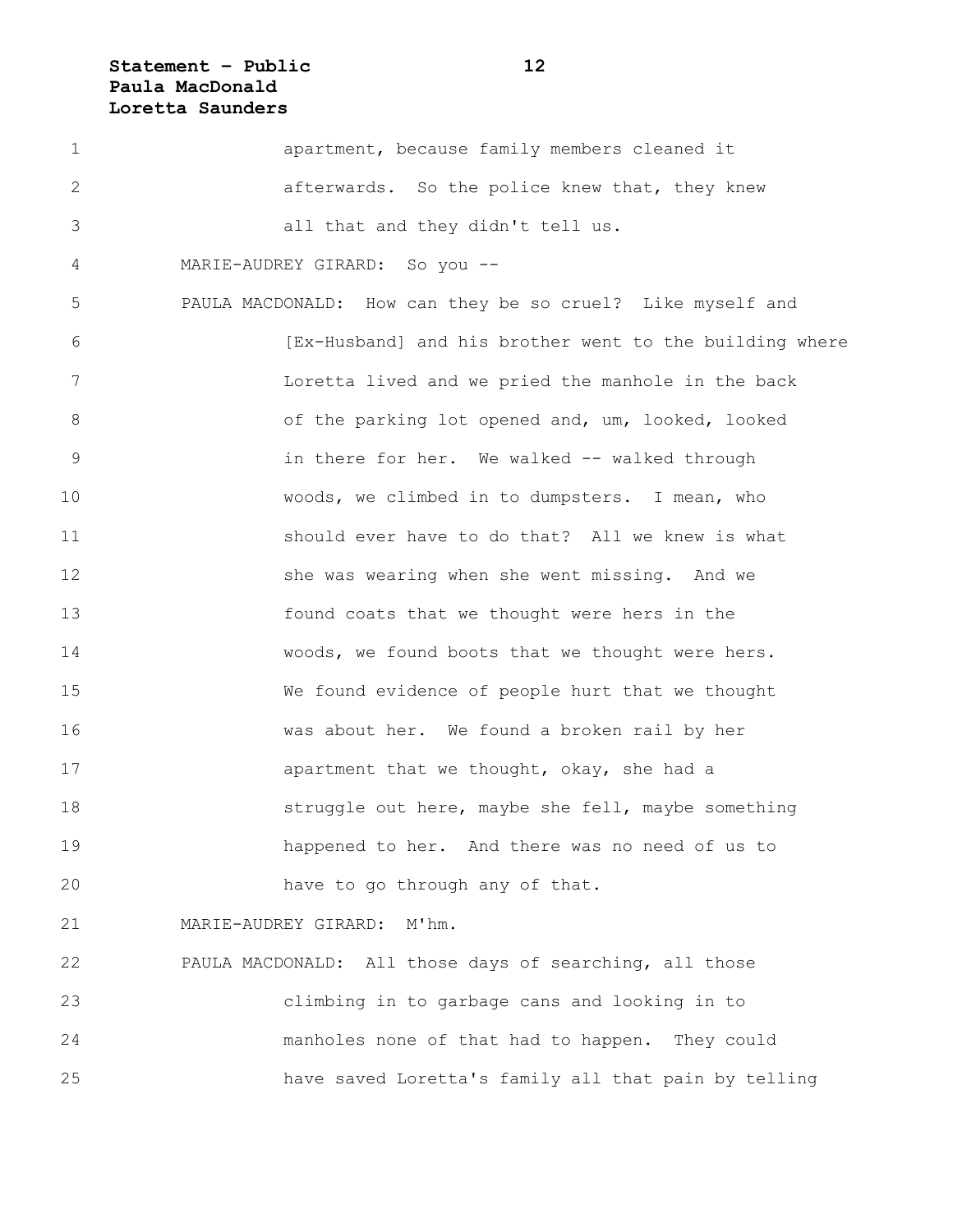# **Statement – Public 13 Paula MacDonald Loretta Saunders**

| $\mathbf 1$   | them the truth at the beginning. And I understand          |
|---------------|------------------------------------------------------------|
| 2             | they couldn't release much, because they --                |
| 3             | because it would effect the investigation. That I          |
| 4             | understand. I understand the law and I understand          |
| 5             | the way it works, because I took criminology. I            |
| 6             | studied, you know, different aspects of the law            |
| 7             | most of my life so I know what they had to hold            |
| $8\,$         | back. But they could have gave us enough.                  |
| $\mathcal{G}$ | $M'$ hm.<br>MARIE-AUDREY GIRARD:                           |
| 10            | PAULA MACDONALD: They could have told us right from the    |
| 11            | beginning that they thought there was a                    |
| 12            | possibility she was dead. They could have told us          |
| 13            | that, because I know they knew it.                         |
| 14            | MARIE-AUDREY GIRARD: And how exactly -- you mentioned that |
| 15            | when you were on this highway that your life               |
| 16            | totally changed. What exactly were the                     |
| 17            | consequences that Loretta's death had on your life?        |
| 18            | How did you -- like maybe the next months, what            |
| 19            | happened in your life in the next months --                |
| 20            | PAULA MACDONALD: It is almost four years later and I can't |
| 21            | drive on the highway. I have to get someone else           |
| 22            | to do the driving if I am on certain highways now,         |
| 23            | because I get panic attacks if it resembles that           |
| 24            | highway.                                                   |
| 25            | I have been back to New Brunswick three times              |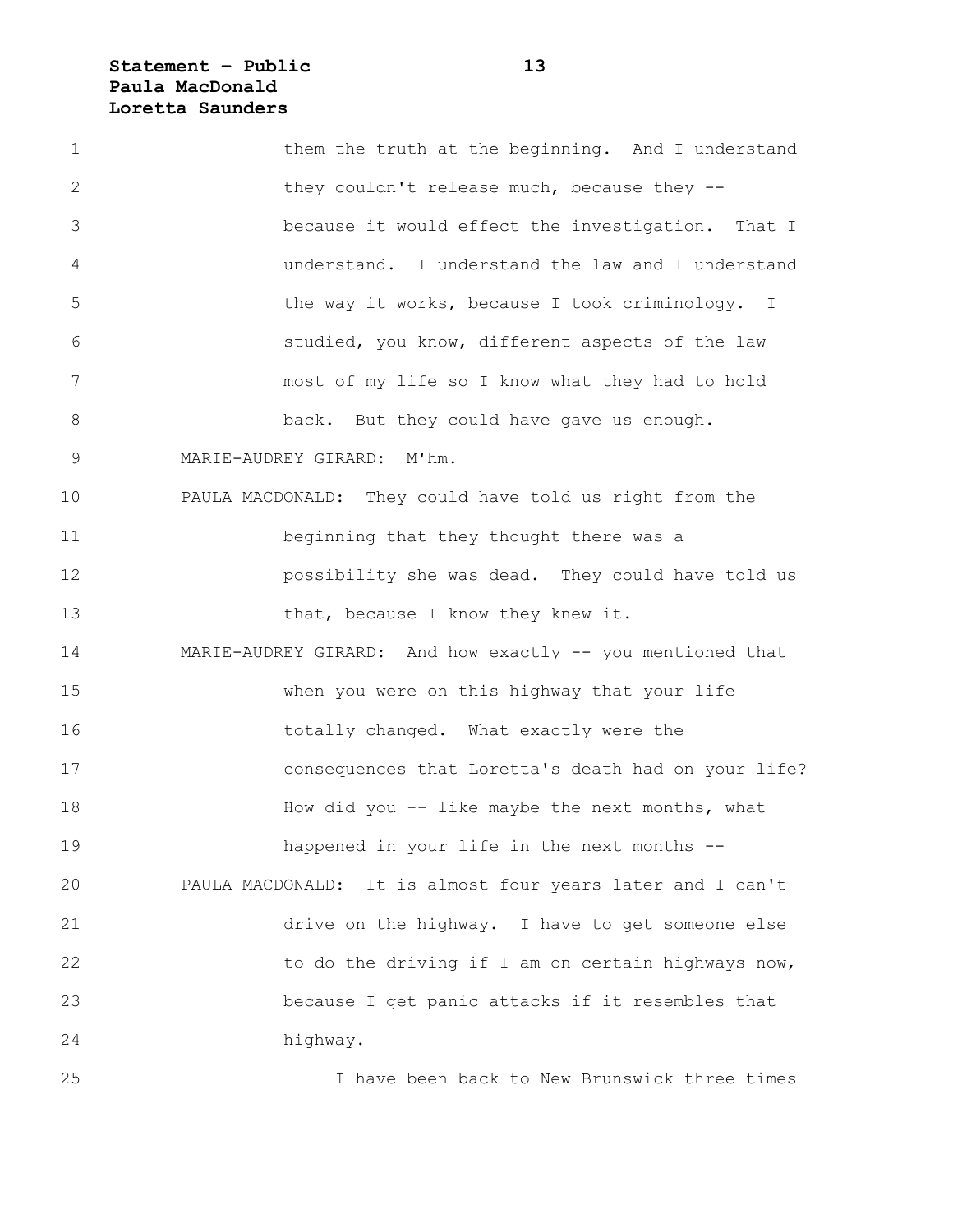#### **Statement – Public 14 Paula MacDonald Loretta Saunders**

1 looking for her memorial and I had a meltdown on 2 the New Brunswick Highway with my children with me 3 that near destroyed my daughter. I upset her so 4 much, because I couldn't find Loretta's memorial. I 5 got so upset that she got out of my car and took 6 off running with no phone and no nothing. And I 7 spent hours looking for my daughter in New 8 Brunswick as a result of how upset I got looking 9 for that memorial because I couldn't let it go. I 10 have let it go now, because I have been back twice 11 since looking for it and I have come -- I have 12 come to accept the fact that Loretta was never 13 there. There was a lifeless body found in that 14 place and that wasn't her. And that's not the 15 **place that I want to remember her.** 

16 **And, um, this past summer I drove the New** 17 Brunswick highway and I was the driver for the 18 first time and I know I can do it now. And I am 19 starting to heal and get over it. Um, but I will 20 hever be the same again. I have always -- I mean, 21 [K.S.] has known me for a lot of years, she has 22 known me for a lot of years and I have always been 23 an outgoing person. I have always been able to go 24 out and have fun. And now my life is hiding and 25 going in the woods and just be away from people,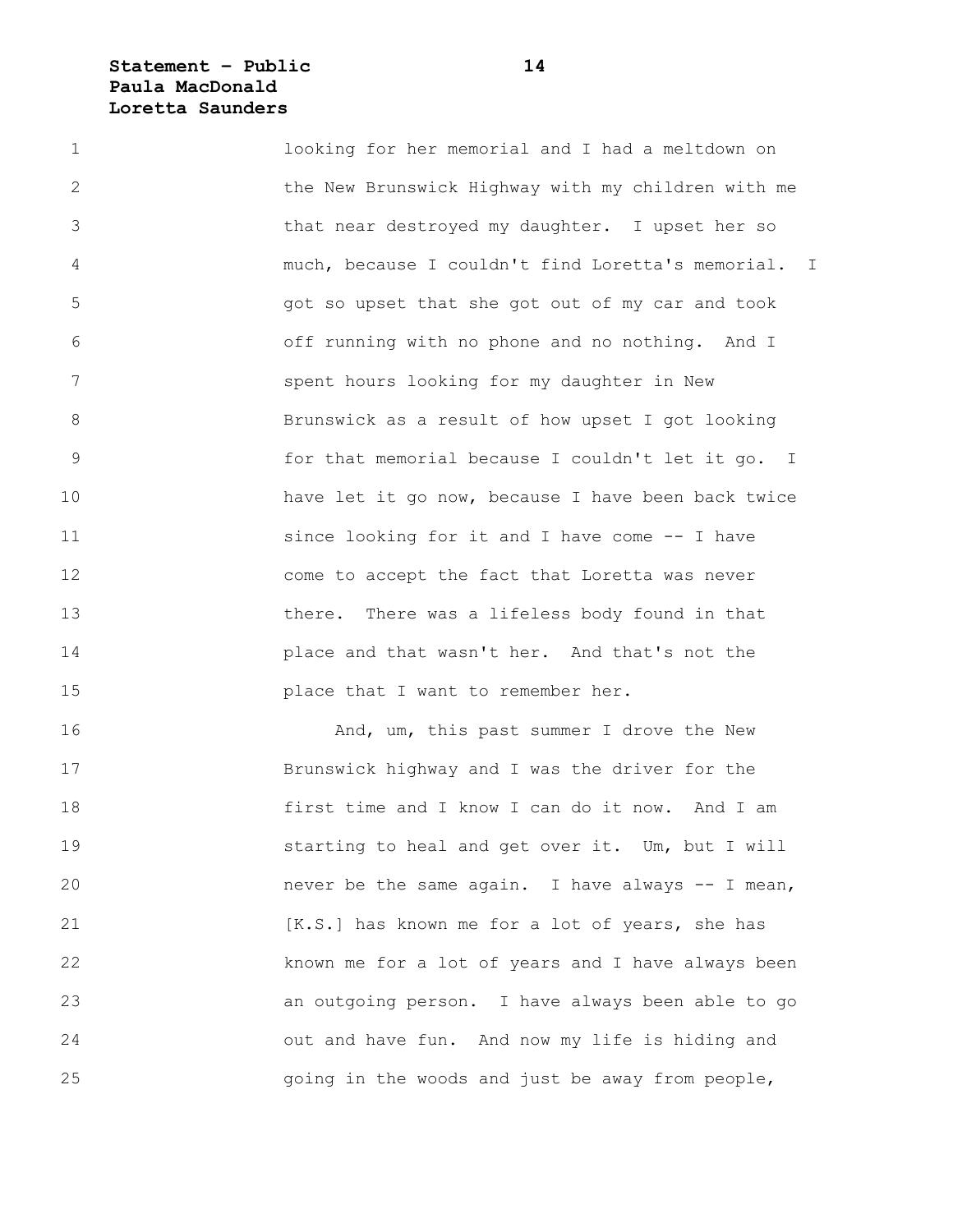### **Statement – Public 15 Paula MacDonald Loretta Saunders**

| $\mathbf 1$    | because I am afraid of people for the most part.   |
|----------------|----------------------------------------------------|
| 2              | It's -- I am able to put on a happy face at work   |
| 3              | and I have always been able to pick myself up when |
| 4              | other people need me. You know, I have always had  |
| 5              | that ability. So I am able to do that for          |
| 6              | clients. But, you know, when midnight comes and    |
| 7              | my day at work is over I sit in my car for hours   |
| 8              | or I drive for hours. And I haven't had a good     |
| $\overline{9}$ | night's sleep in years. My health has gone         |
| 10             | downhill, because I haven't slept or eaten         |
| 11             | properly. I am unable to walk in to a crowded      |
| 12             | room anymore. I am -- because it is similar        |
| 13             | reactions of family members after Loretta was      |
| 14             | killed. I am unable to be in a room with anyone    |
| 15             | drinking, it scares me. And, um, I have always     |
| 16             | been one of these people that trusted the police   |
| 17             | and trusted the justice system. I wanted to be a   |
| 18             | correctional officer and I wanted to be a person   |
| 19             | that made a change, you know. But I -- I can't     |
| 20             | trust them anymore.                                |
|                |                                                    |

21 I can't remember the officer's name, but one 22 of the officers I spoke to when we were looking 23 for Loretta I recently seen him on a news report on 24 Facebook on something unrelated. And it was 25 something he himself -- I don't want to mention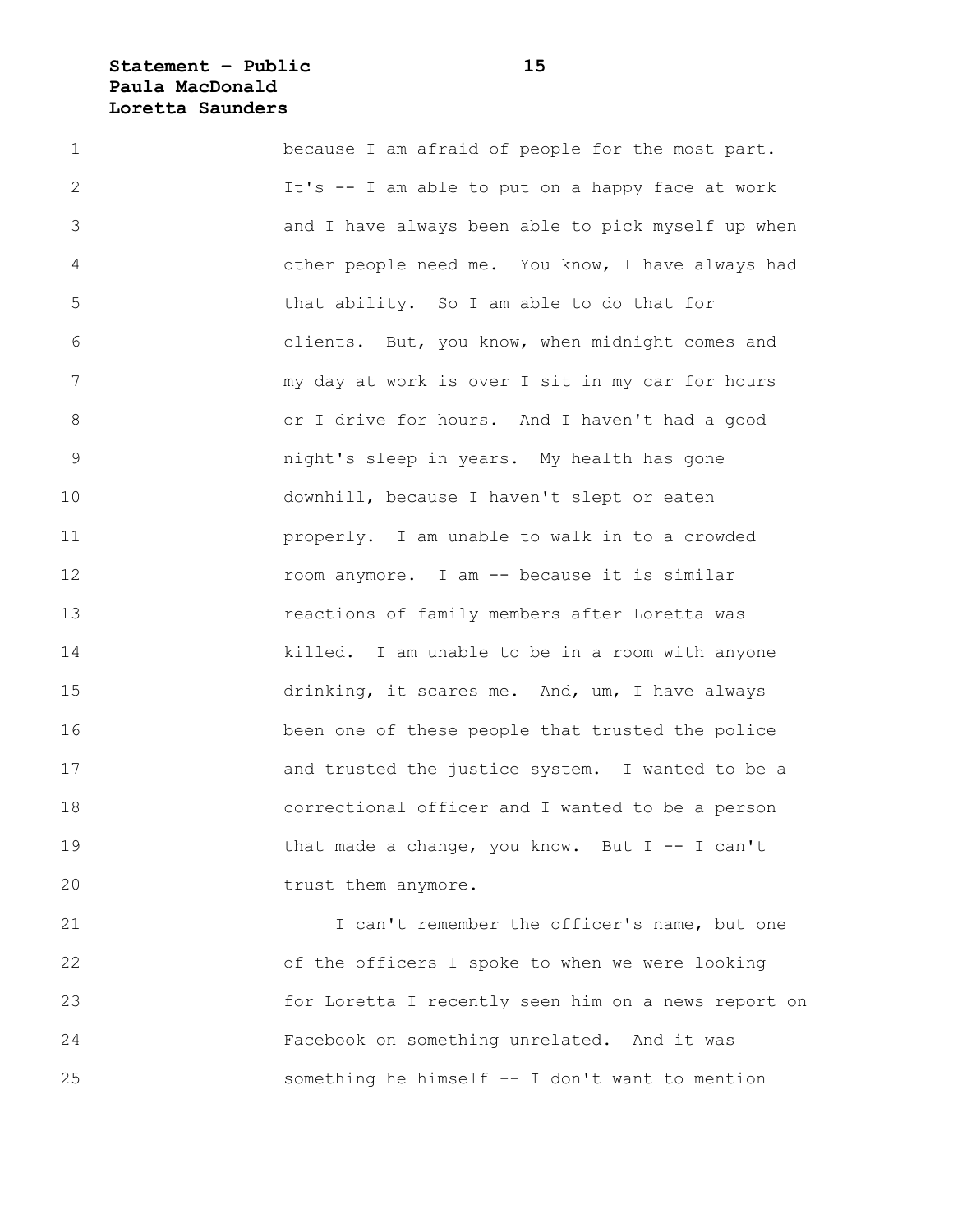### **Statement – Public 16 Paula MacDonald Loretta Saunders**

| $\mathbf 1$    | the officer's name, but I will mention the        |
|----------------|---------------------------------------------------|
| $\overline{2}$ | situation. It was a sexual assault or sexual      |
| 3              | harassment that this officer was being charged    |
| 4              | with. And when I saw that and I saw that face and |
| 5              | I thought back to speaking to him at that moment. |
| 6              | I don't -- I don't understand why they don't have |
| 7              | people that are a little bit more sensitive to    |
| 8              | talk to family members.                           |

9 The court process that was something else. 10 Anyone that was in the room had to notice, but 11 nobody spoke up and said anything. But the 12 slimeball lawyer that one of the -- one of the 13 people that killed Loretta, her lawyer was very 14 inappropriate in the way he addressed his client. 15 That really bothered me. I don't understand 16 why -- why nothing was said about that. How do 17 you get close enough to a client that you sit them 18 near between your legs to talk to them? How do 19 You do that? It just -- I know, my mind is all 20 over the place. I am so sorry for that, but I 21 keep getting these flashes of everything. 22 MARIE-AUDREY GIRARD: You mentioned a little bit earlier 23 that you have been -- and, again, if those 24 questions are too difficult, just let me know. 25 PAULA MACDONALD: M'hm.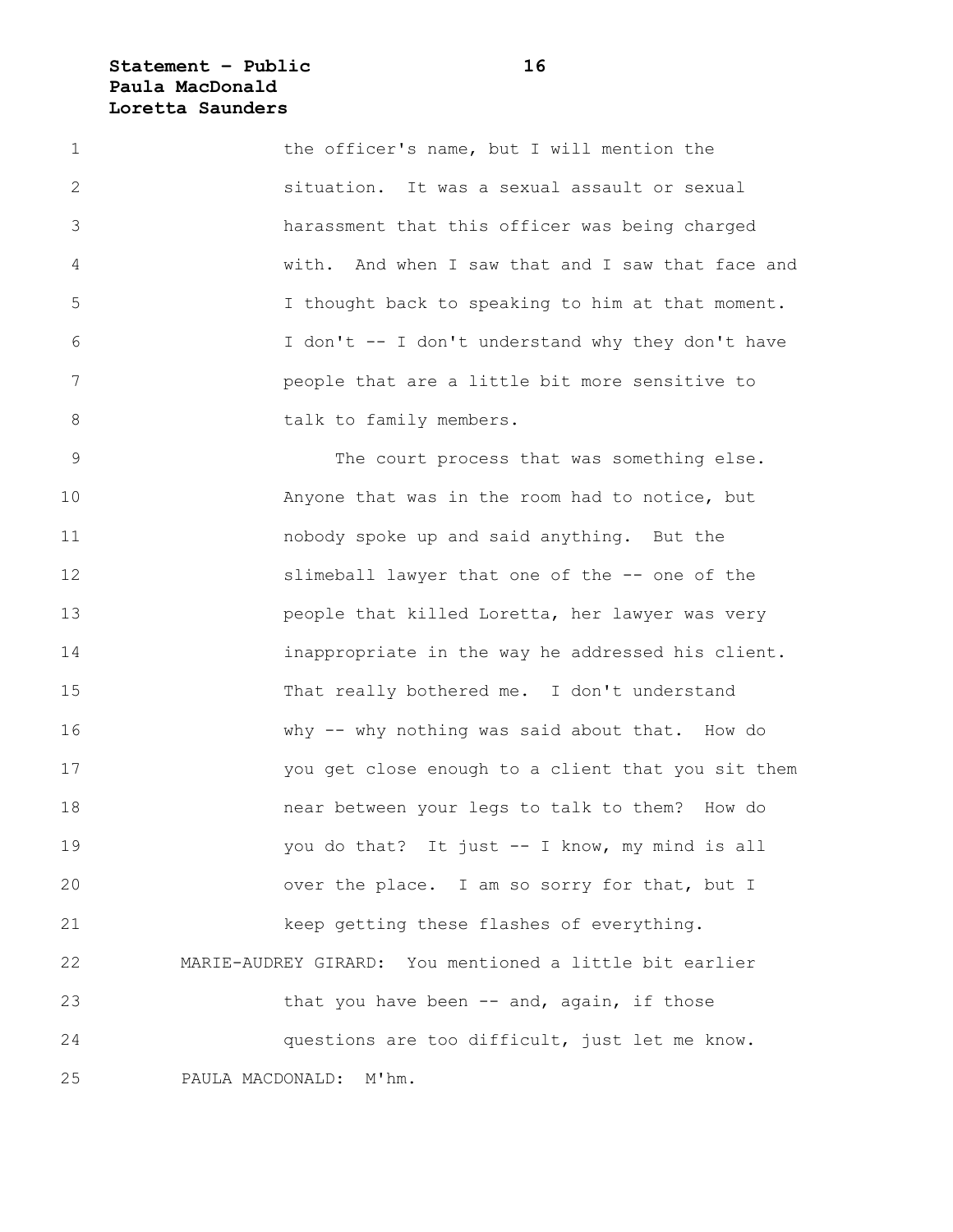# **Statement – Public 17 Paula MacDonald Loretta Saunders**

| $\mathbf 1$    | MARIE-AUDREY GIRARD: You mentioned that 14 different people  |
|----------------|--------------------------------------------------------------|
| 2              | abused you in your life, is that something that              |
| 3              | you would like to share with us or that was just             |
| 4              | some references or is there anything that you                |
| 5              | would like to share?                                         |
| 6              | PAULA MACDONALD: I don't know why it has been that way for   |
| 7              | me. I know my mother before me had had abuse in              |
| 8              | her life. Um, but I don't know what about me                 |
| $\overline{9}$ | makes that happen. I don't know what is inside me            |
| 10             | that stops me from seeing the reality of it I                |
| 11             | quess. I -- for some reason I am attracted to men            |
| 12             | that are abusive, because it is $-$ - really it is           |
| 13             | the only way I know. I am -- oh, goodness, my                |
| 14             | mind again is all over the place. I did have                 |
| 15             | something that I wrote when I was on the airplane            |
| 16             | that may sound a little clearer, because my head             |
| 17             | was clearer at the time and I didn't have this               |
| 18             | splitting headache and thousands of tears. Is it             |
| 19             | okay if I read to you what I wrote?                          |
| 20             | MARIE-AUDREY GIRARD: Of course.                              |
| 21             | PAULA MACDONALD: Because I -- that was again from the heart. |
| 22             | Um, how do I find notebook stuff to read. Here               |
| 23             | This was -- I didn't know how the inquiry<br>this.           |
| 24             | was going to go down so I thought it was just --             |
| 25             | kind of all us getting up and having a little --             |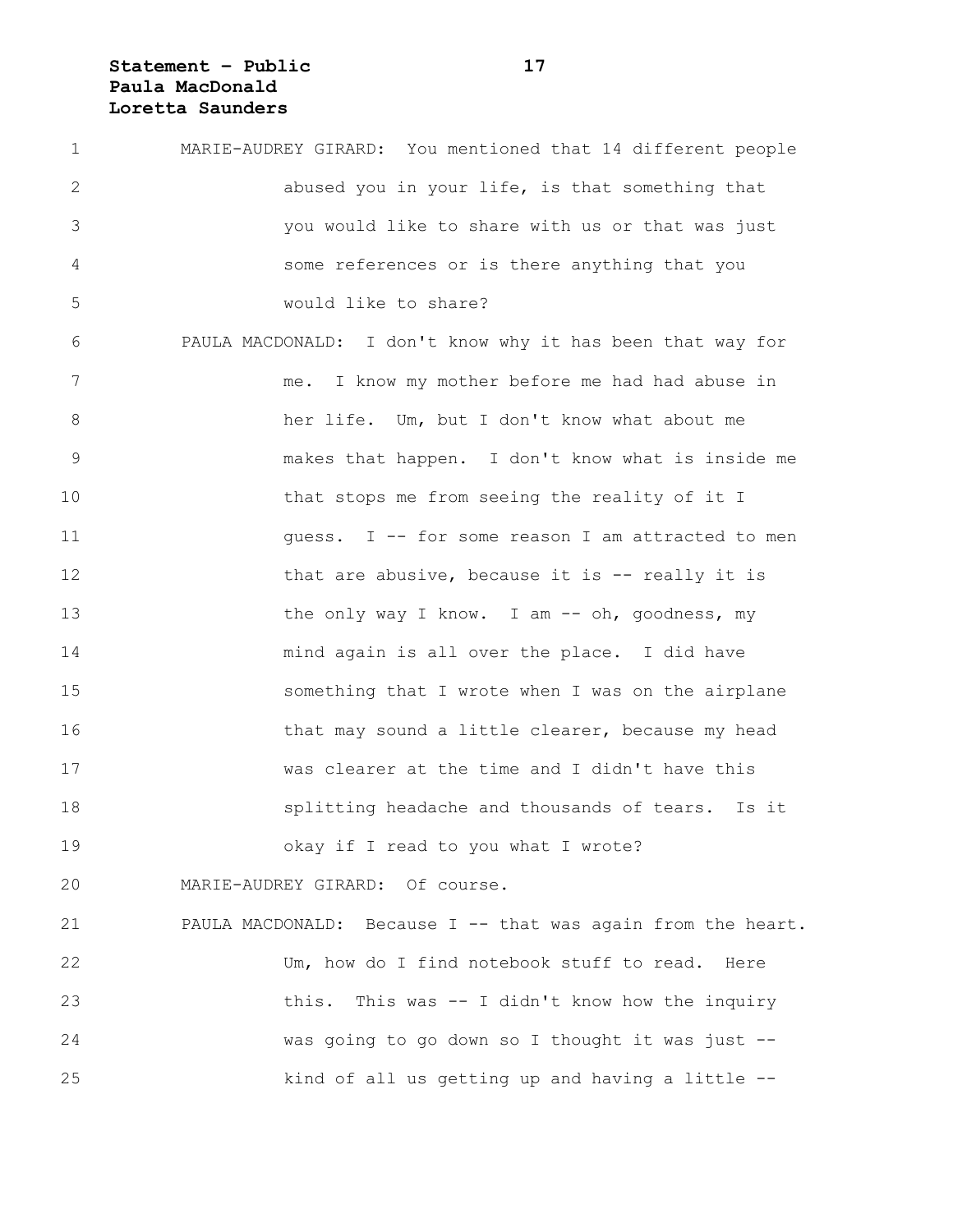### **Statement – Public 18 Paula MacDonald Loretta Saunders**

1 having a little thing to say. 2 MARIE-AUDREY GIRARD: M'hm. 3 PAULA MACDONALD: So I wrote something thinking, um, -- and 4 this might be -- I might be repeating myself on 5 some things here, but I think there might be 6 something in here I am missing. And I just said, 7 1 I am here today for two reasons. One is because 8 my children's aunt is one of the many missing and 9 murdered Indigenous women and I was one of the 10 people on scene in Halifax to search for her when 11 she went missing. 12 Loretta was a student at Saint Mary's doing her 13 thesis on missing and murdered Indigenous women at 14 the time of her death. When Loretta went missing I 15 was a student myself with little funds. When my 16 ex-husband called me I knew I had to head to 17 Halifax to help look for Loretta. And at the time I 18 didn't have the money to get here. And my son had 19 Some savings and he gave me his money and he said, 20 mommy, I want you to take my money and go help 21 look for Loretta. 22 My -- my love and my understanding for 23 [Ex-Husband]'s family goes deep. I really think a lot 24 about them. I divorced [Ex-Husband] over 13 years ago,

25 but I didn't divorce his family and I still think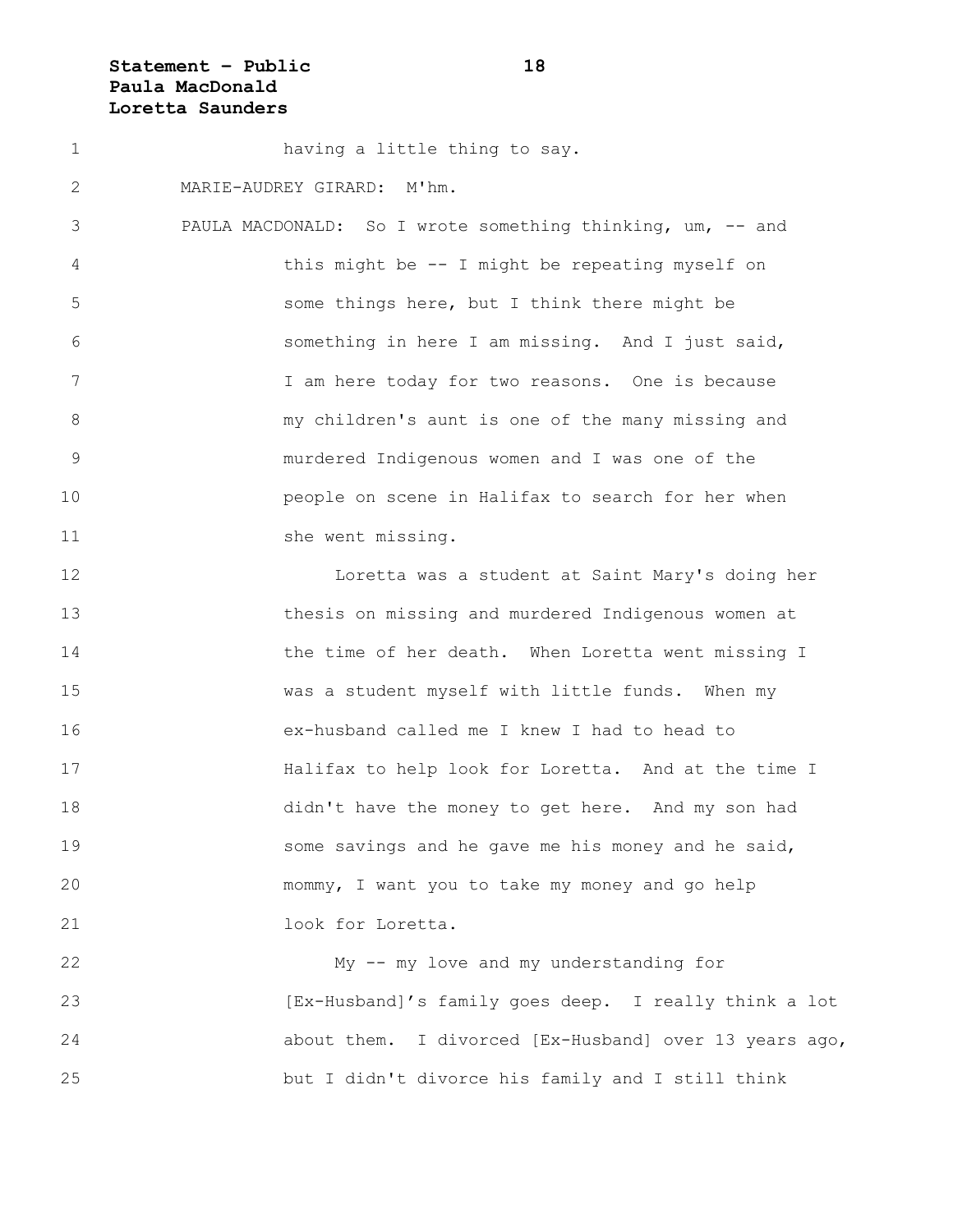#### **Statement – Public 19 Paula MacDonald Loretta Saunders**

1 a lot of them. We lost contact from time to time 2 over the years due to conflict, which kind of 3 brings me to the next reason and that's I am a 4 survivor. I did, as I mentioned earlier, suffer 5 abuse. But I mentioned about -- I didn't want to 6 speak of the abuse that has to do with my mine and 7 **IFX-Husband**]'s marriage. [Ex-Husband]'s mother and I 8 used to be close, but it was difficult on both of us 9 to remain that way, because she -- you know, she is a 10 very supportive mother and he needed her so 11 understandably so she had to be there for him. 12 And I am sure she gets sick of being peace maker 13 between us, because, you know, she has been that 14 on many, many occasions.

15 So Loretta and her sisters kind of took on the 16 role of my confidante in my conflict with their 17 brother after -- after we split up. This is -- 18 they were kind of like go betweens to keep things 19 on a level with us so we could still manage to 20 communicate for the sake of the children. [Ex-Husband] 21 tells me that he began to change when Loretta moved 22 in with him and his wife -- his now wife. And I 23 believe that, because Loretta is such a peaceful 24 soul. She just had that impact on anyone that had 25 the privilege of knowing her and were blessed to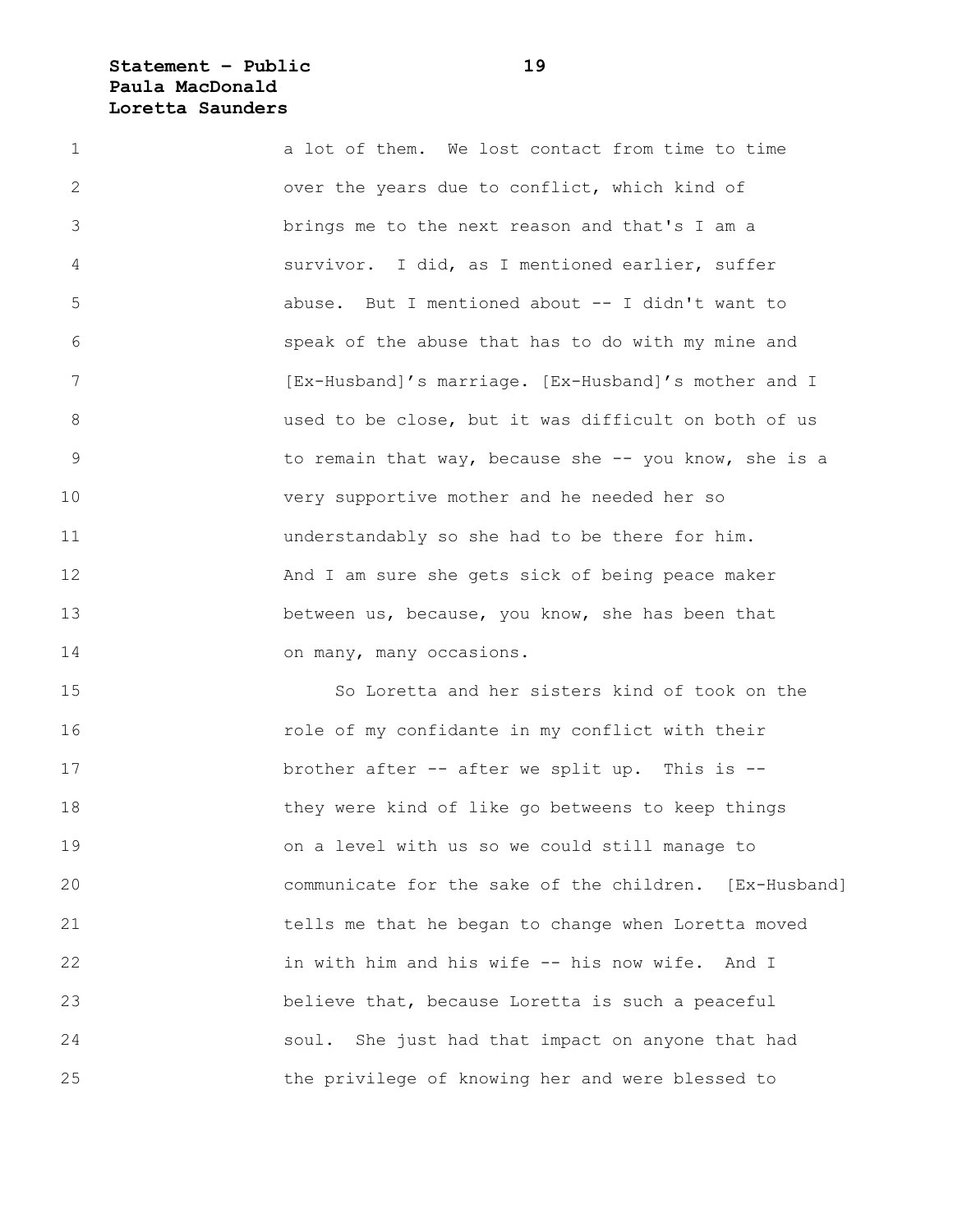#### **Statement – Public 20 Paula MacDonald Loretta Saunders**

1 have loved her.

2 And the change in [Ex-Husband] became most evident 3 to me when he and [Ex-Brother-in-Law] and I became our 4 search together. [Ex-Husband] and I made peace. And he 5 told me after all these years and everything we have 6 been through he knew he could count on me. And it 7 was then that he admitted to me, you know, his 8 mistakes of the past and he apologized and he gave 9 me my closure I needed in order to let that part 10 of my life go. And I truly forgive him, I do, 11 finally. And I am proud of him for how far he has 12 come and for the changes he has made in this 13 life. And I just wish that it had have been 14 **available to us sooner, you know.** Why did it have 15 to happen, you know, 13 years after the fact? 16 And that's getting to him being one of 14 17 people who has abused me. And like I said to my 18 knowledge the only one that has changed -- and

19 then I went on to speak about my last relationship 20 that ended after Loretta was killed. And I already 21 mentioned that abuse to you.

22 What I didn't mention was during that 23 assault -- this part I forgot -- I kicked him in 24 the genitals in defense and he fell to the floor 25 at one point. And after my mother came and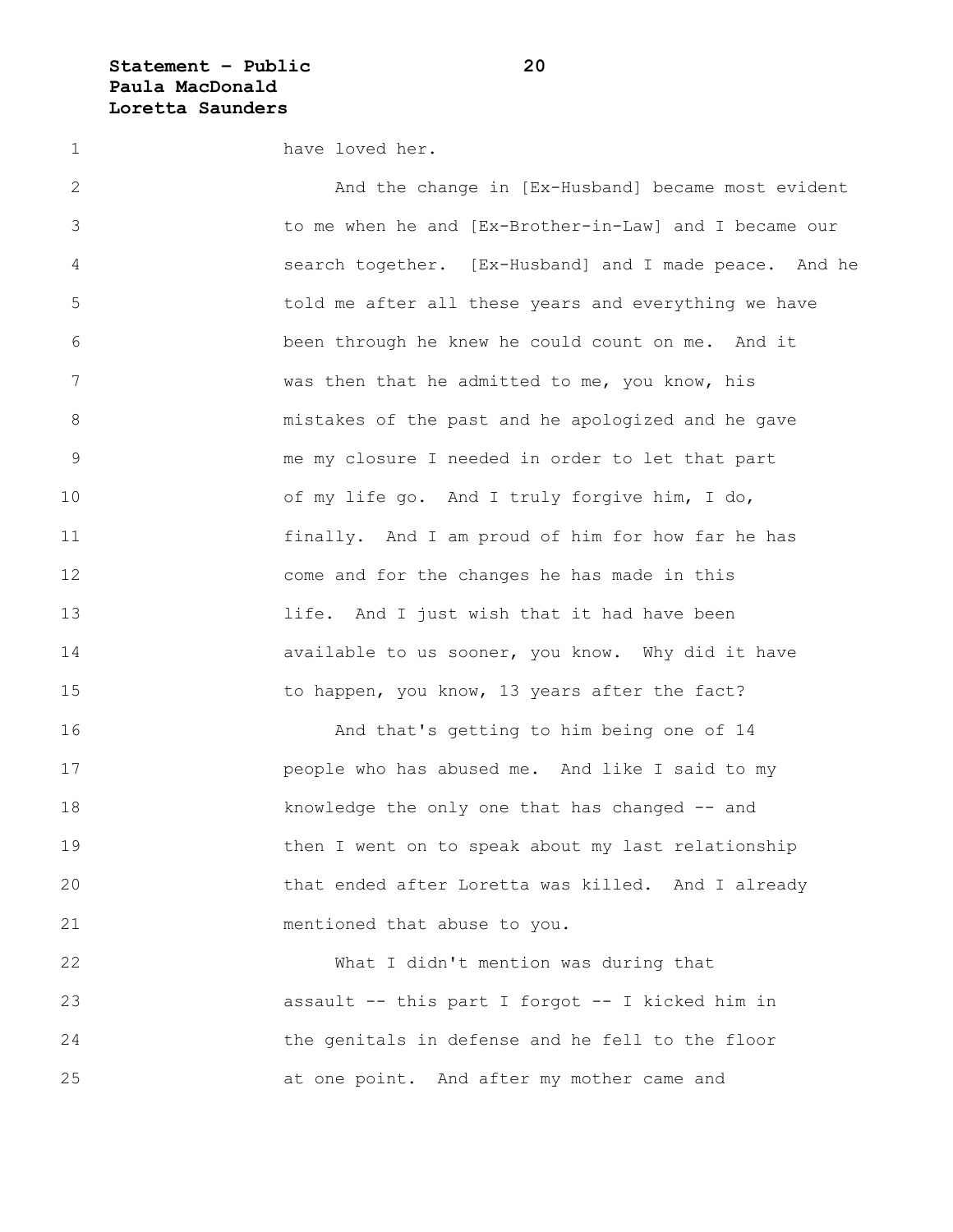**Statement – Public 21 Paula MacDonald Loretta Saunders**

1 retrieved me from his front step I am told by his 2 friend that he went to the hospital and filed a 3 report with claims that I abused him. And put 4 that on record to make sure that if I picked up 5 the phone that there would already be something on 6 record I guess. And that word from his friend is 7 probably one the reasons I was afraid to speak as 8 it was assumed that it wasn't going to be taken 9 seriously.

10 I have been starting to think that -- I hear 11 a lot of people talk about inter-generational 12 trauma and I have been starting to think that 13 maybe inter-generational trauma is the reason that 14 I have been in 14 abusive relationships. But can 15 I be effected my inter-generational trauma if I 16 didn't even know that generations of Indigenous 17 ancestors existed. Like can my problems still be 18 a result of what happened to them? I don't know. 19 I don't know if anyone has the answer to that for 20 me.

21 And I would like to know why I survived for 22 14 abusive relationships and not many people do. 23 Through tracing my family history I have come to 24 the conclusion that many family's hidden past or 25 my ancestors' hidden past which resulted in me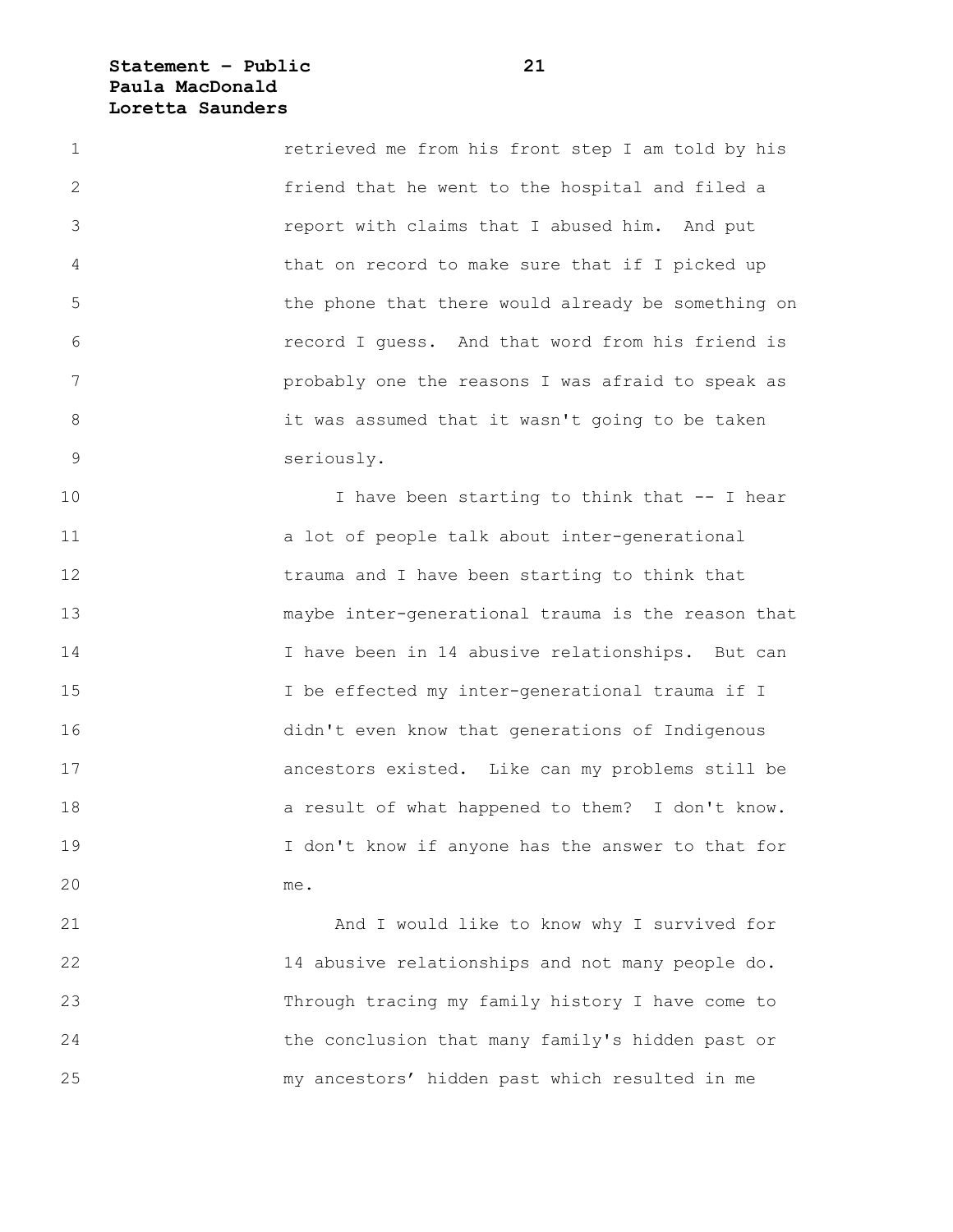### **Statement – Public 22 Paula MacDonald Loretta Saunders**

1 having white privilege is the reason I am here 2 today and they aren't. I have had a very 3 supportive mom who has always stood by me. I 4 guess that privilege gave me access to the 5 resources I needed, because I was able to fight 6 for the resources because people would listen to 7 me. And if they didn't listen to me, they would 8 **and it is the listen to my mother.** It's -- I fear how things 9 are going to be for my daughter if changes aren't 10 made. I fear that a lot.

11 Today when I was listening to Audrey talk 12 about her life and the abuse she has experienced 13 and how she lost her children I realized that -- 14 how hard it had to have been for her and I 15 couldn't understand why she lost them. Audrey was 16 **a** good mother. She was a good mother that chose 17 the wrong man that abused her. But so was I. So 18 am I. Fourteen abusive relationships. Many, many 19 times child protection walked in to my house, many 20 times they found me bleeding and the floor. But 21 yet they didn't give me or my ex-husband help to 22 fix it. They made us sign the same kind of 23 agreement that other family members once had to 24 sign promising to stay apart. And we didn't. We 25 snuck around. We got back together. I phoned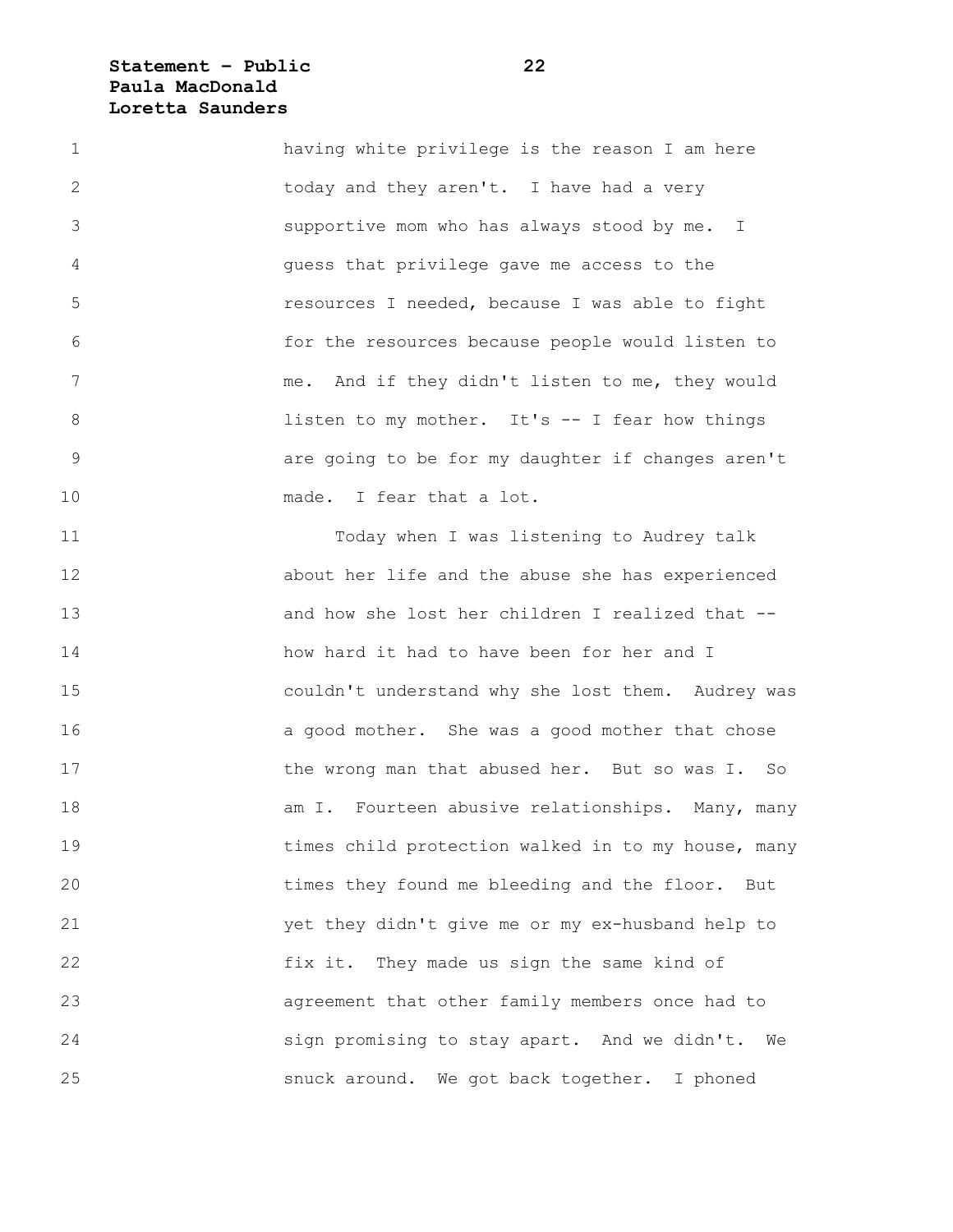### **Statement – Public 23 Paula MacDonald Loretta Saunders**

| $\mathbf 1$     | child protection myself one day and told them, I   |
|-----------------|----------------------------------------------------|
| $\mathbf{2}$    | still didn't lose my kids. Because every time I    |
| 3               | had an interview my white mother was sitting next  |
| 4               | to me and that's why. Why have $I$ -- my kids have |
| 5               | been exposed to so much more than my               |
| 6               | sister-in-law's kids, but yet she lost hers. And   |
| $7\phantom{.0}$ | if this happens to my daughter, if she makes the   |
| 8               | wrong choice in her life the same thing will       |
| 9               | happen to her. I can see the same thing is going   |
| 10              | to happen to her, because she holds a card. She    |
| 11              | holds a card that says she don't get to get        |
| 12              | listened to. That she doesn't get to get help. I   |
| 13              | thought, wow, how great, my children have cards.   |
| 14              | They never have to worry about medical care, you   |
| 15              | know, this is so wonderful. If they get sick,      |
| 16              | then they have this help. Yeah. But it also puts   |
| 17              | a target on their frickin' heads.                  |
| 18              | Someone said to me today when I talked about       |
| 19              | my ancestry and a lot of people don't realize that |
| 20              | parts of it are close enough that if I investigate |
| 21              | it and I proved it I could get benefits. But I     |
| 22              | don't want them. I don't. I don't want that        |
|                 |                                                    |

24 be labelled.

25 MARIE-AUDREY GIRARD: And how do you think your daughter

23 card. But I want the benefits. I don't want to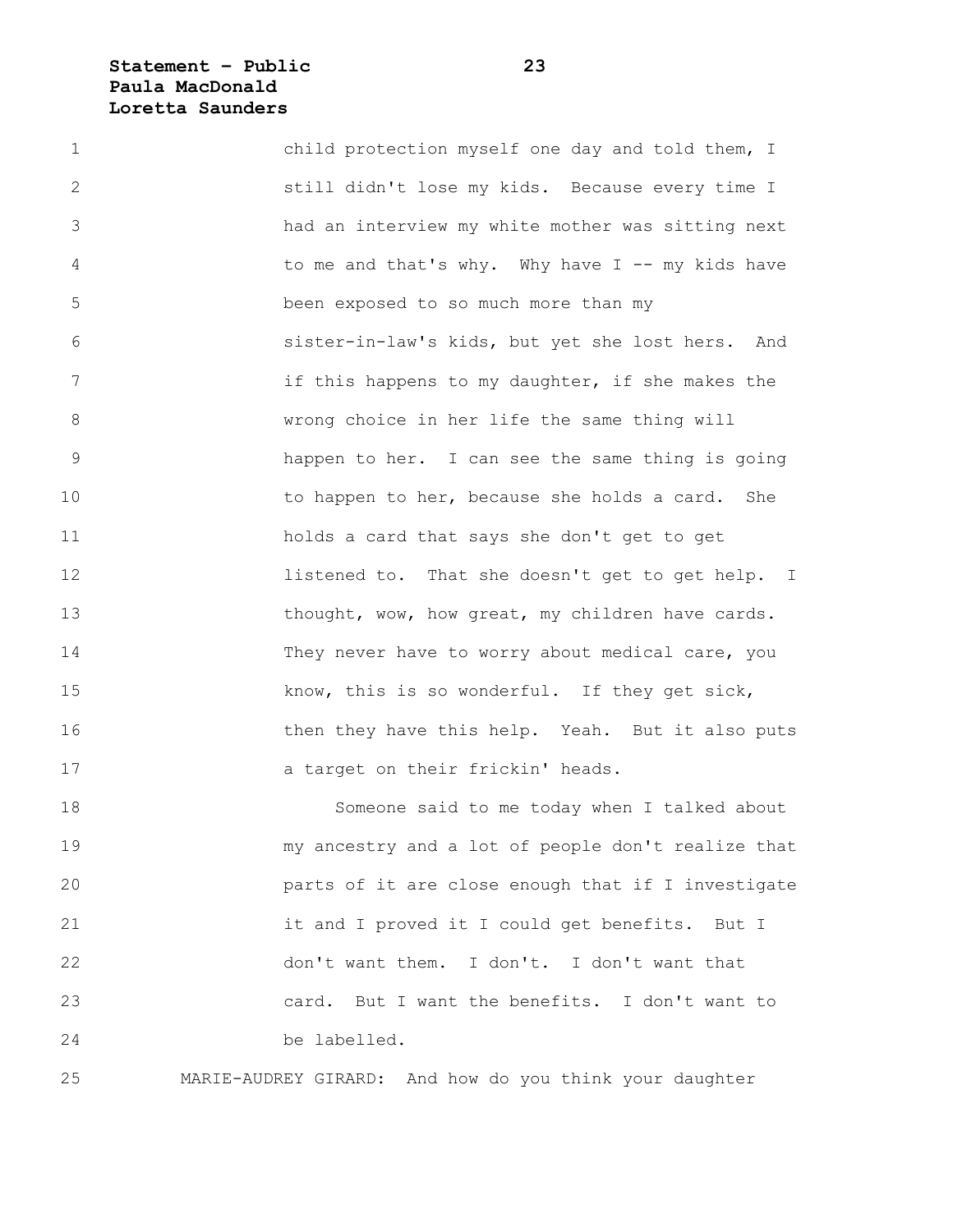# **Statement – Public 24 Paula MacDonald Loretta Saunders**

| $\mathbf 1$    | reacted?                                                     |
|----------------|--------------------------------------------------------------|
| 2              | PAULA MACDONALD: I want to hang on to that -- I want to hang |
| 3              | on to enough whiteness to keep my children safe.             |
| 4              | Does that sound stupid?                                      |
| 5              | MARIE-AUDREY GIRARD: I don't know. I don't know.             |
| 6              | PAULA MACDONALD: But yet I am not that person inside. I      |
| 7              | don't know. I guess as a mother you do what you              |
| $8\,$          | have to do to keep your kids safe. And I guess               |
| $\overline{9}$ | now -- now I need to talk about something that I             |
| 10             | need to keep off record.                                     |
| 11             | (PUBLIC PROCEEDINGS ADJOURNED)                               |
| 12             |                                                              |
| 13             | (PROCEEDINGS ADJOURNED AT 8:14 P.M.)                         |
| 14             |                                                              |
| 15             |                                                              |
| 16             |                                                              |
| 17             |                                                              |
| 18             |                                                              |
| 19             |                                                              |
| 20             |                                                              |
| 21             |                                                              |
| 22             |                                                              |
| 23             |                                                              |
| 24             |                                                              |